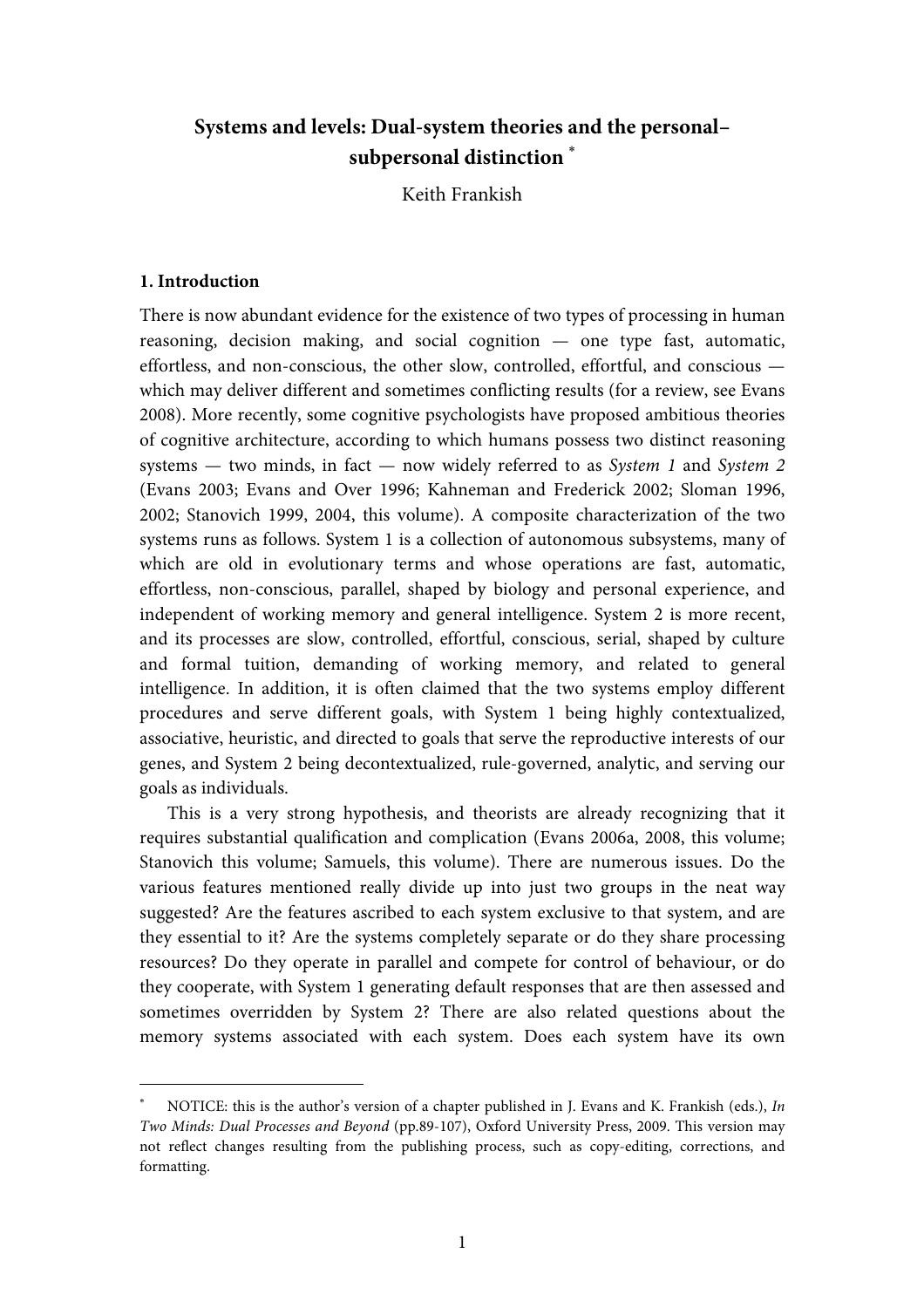knowledge base and goal structure, and if so, do the two sets of states differ in their formal characteristics?

This chapter aims to shed light on these issues from a perhaps surprising source, namely philosophy of mind. Philosophy does not, of course, supply new data, but it can offer new ways of conceptualizing data, and philosophers of mind have been active in interpreting psychological data and theorizing about cognitive architecture. In what follows I shall outline a new way of conceptualizing the distinction between the two systems and consider its implications for the issues mentioned. The key suggestion will be that the distinction between the two putative systems is primarily one of levels, rather than systems, and the result will be a sympathetic reinterpretation of the dual-systems hypothesis.

### **2. Personal reasoning and subpersonal reasoning**

I want to begin with a distinction that will be familiar to philosophers, though perhaps less so to psychologists. It is the distinction between personal and subpersonal levels, introduced in its contemporary form by Daniel Dennett in his 1969 book Content and Consciousness. Dennett introduces the distinction to do specific philosophical work, but I shall adapt it for my own purposes.

Personal-level states and events are ones that are properly attributed to a person or creature as a whole, rather than to some organ or subsystem. Examples include being English, seeing a sunset, singing, feeling a pain in one's toe. These are states and activities of people, not their subsystems. If a personal-level event is motivated and caused in the right way by the subject's beliefs and desires, then it counts as an intentional action. ('Intentional' here means 'performed for a reason', and the contrast is with involuntary movements, such as reflexes.) So feeling a pain is a personal-level event but not an intentional action, whereas singing is a personal-level event that is also an intentional action. Subpersonal states and events are ones that are properly attributed to some organ or subsystem rather than to the person as a whole. Examples are having a high concentration of sodium ions, secreting adrenalin, regulating bloodsugar level. These are not states of us or activities that we perform; rather they are states of parts of us and things that our subsystems do.

Now, we can make a personal–subpersonal distinction in the mental realm. Everyday 'folk-psychological' mental concepts are typically personal-level ones: it is people who have thoughts, feelings, and desires, and who recall events, work things out, and make decisions. People also perform mental actions. Think of trying to remember a phone number, imagining a purple cow, reciting a poem silently to oneself. Like other actions, these are things we do and can be motivated to do. Not all mental states and events are personal ones, however. Modern cognitive psychology posits a vast array of subpersonal mental states and processes, which are invoked to explain personal-level phenomena. Examples include having a Mentalese sentence stored in the belief box, building a mental model of a set of premises, constructing a representation of the logical form of a heard sentence, creating a 2.5D sketch of the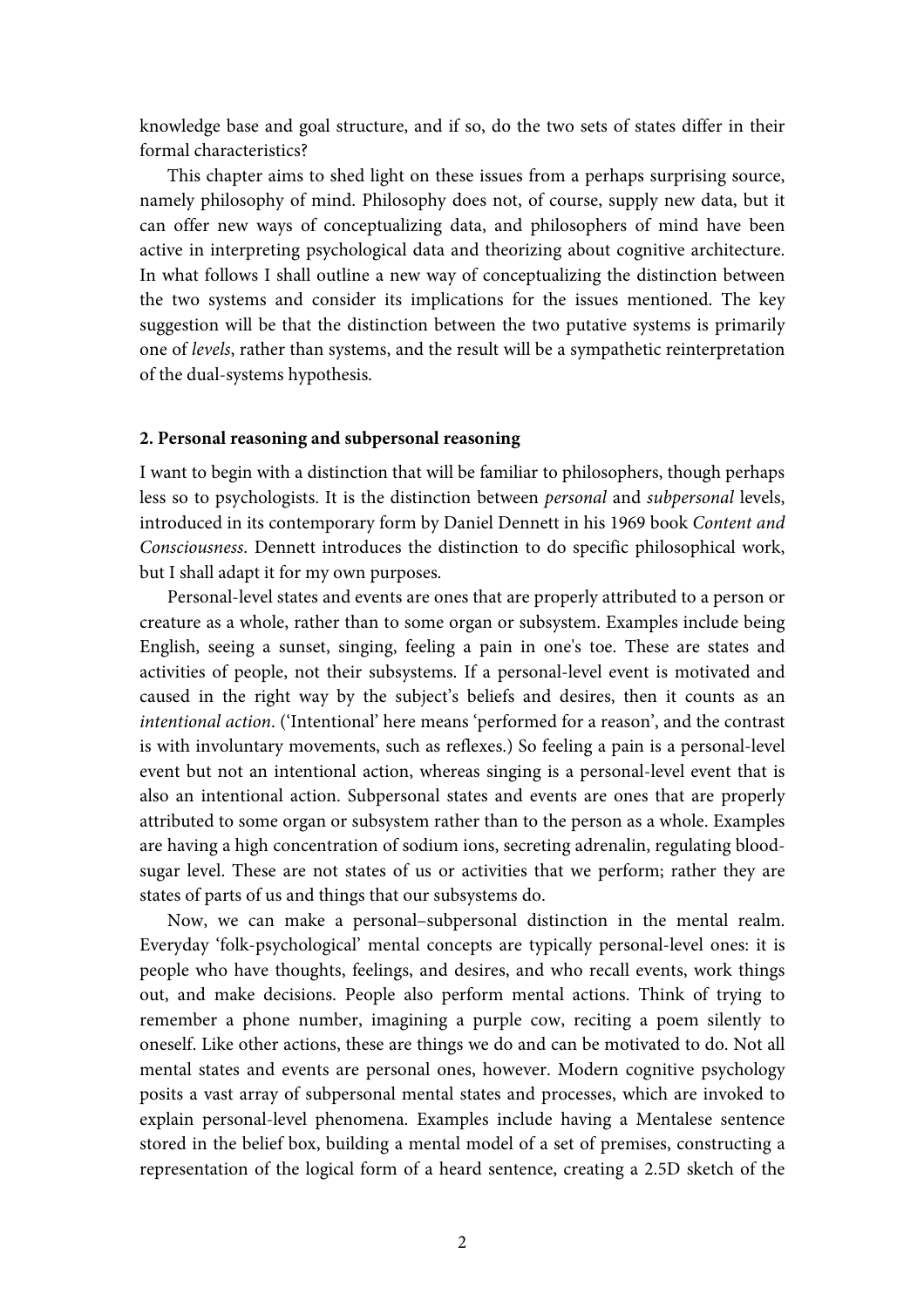visual scene. These are states and activities of neural systems, not of persons. (I shall assume that what distinguishes subpersonal mental states and processes from nonmental ones is the possession of informational content; subpersonal mental states are ones that carry information about things, and subpersonal mental processes are ones involving such states (Dennett 1981)). In the case of mental processes at least, the distinction between personal and subpersonal corresponds roughly with that between conscious and non-conscious. We are typically conscious of our personal mental processes, but not of our subpersonal ones.

There are some complex philosophical debates surrounding the interpretation and application of the personal–subpersonal distinction (see the papers in Bermúdez and Elton 2000). There is no space to address these here, so I shall confine myself to clarifying how I understand the distinction. First, the notion of a person employed here is a minimal one, without any of the connotations of personal identity, selfhood, moral responsibility, and so on, that the concept often carries. A person in the present sense is simply a human being, or other creature, considered as a unified entity, and a personal–subpersonal distinction could be made for animals or even robots. Likewise, I do not mean to suggest that only personal-level states are important to personal identity  $-$  that they constitute the real self, as it were. As understood here, the subpersonal–personal distinction is not a distinction between what is part of the self and what is not, but simply between levels of organization within a human being.

Second, the personal–subpersonal distinction has sometimes been employed by philosophers with an anti-reductionist agenda. Some theorists argue for the irreducibility of personal-level psychological explanation as a way of insulating commonsense psychology from scientific refutation (e.g. Baker 1987, Hornsby 2000). I do not share this agenda. I shall assume that personal-level states are realized in subpersonal ones and that it will always be possible, in principle, to reductively explain personal-level phenomena by identifying the realizing states.

Third, I want to say something about the concepts of belief and desire, which are central to the definition of intentional action. In everyday usage these concepts are personal-level ones (it is people that have beliefs and desires, not their brains). However, many theorists assimilate them to the theoretical concepts of subpersonal cognitive psychology, holding that they refer to functionally defined states of the cognitive system (e.g. Botterill and Carruthers 1999; Fodor 1987; Lewis 1972). For present purposes I shall follow this view, though my considered position on the relation between folk psychology and cognitive psychology is actually more complex and qualified (see Frankish 2004).<sup>1</sup> I shall also assume that intentional actions can be caused by beliefs and desires that have not been consciously brought to mind. So construed, the concepts of belief and desire correspond to the psychologist's concepts of knowledge (or memory) and goal structure. Later, I shall introduce concepts of

<sup>1</sup> In the terms of my 2004, beliefs and desires in the present sense are states of the  $sub-mind$  — the level of subpersonal psychology that supports the multi-track behavioural dispositions that constitute the basic mind.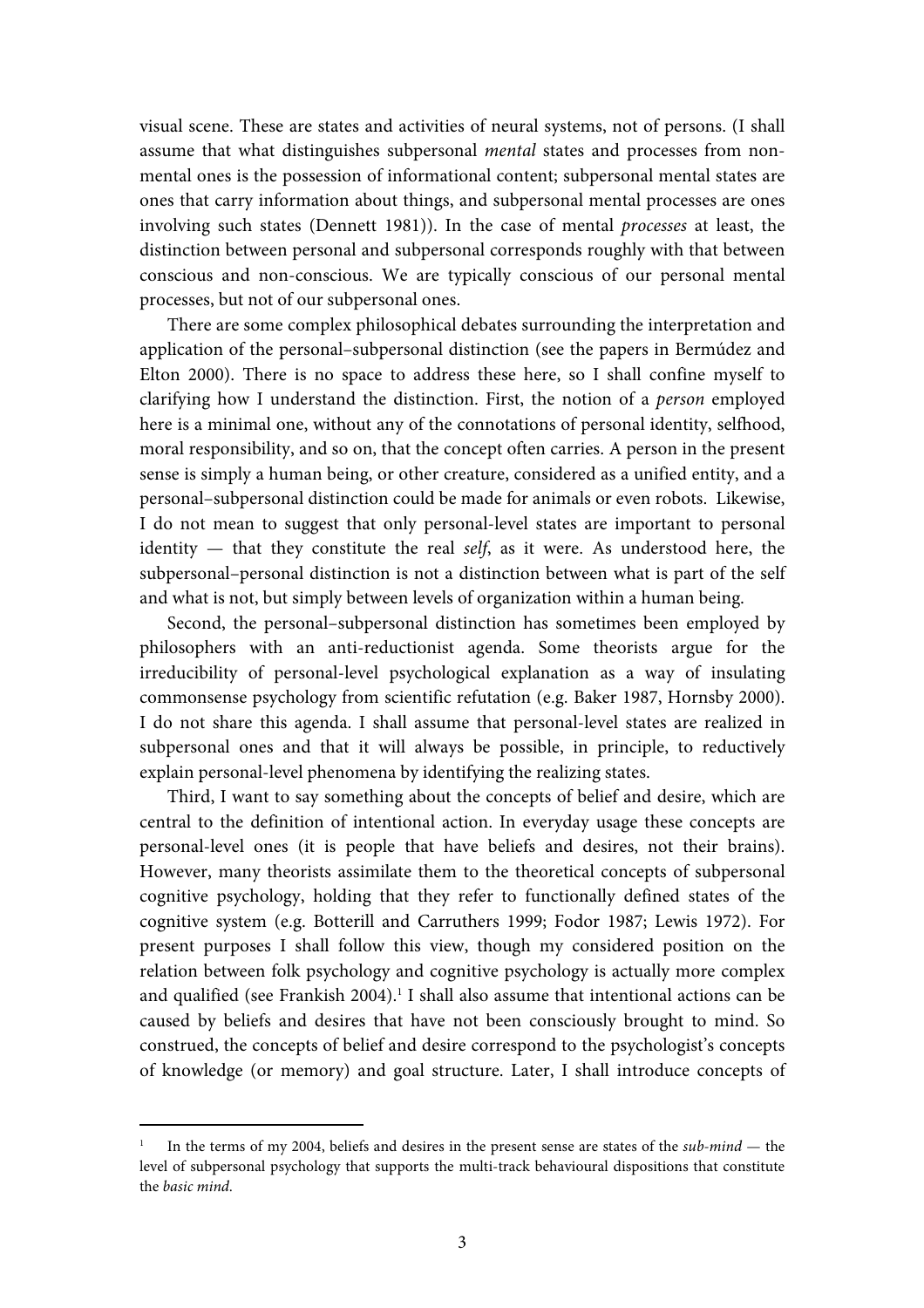distinctively personal-level forms of belief and desire, which contrast with these subpersonal ones.

Finally, since I linked the personal–subpersonal distinction with consciousness, let me clarify what I mean by this term. For present purposes, I shall assume a global workspace theory, according to which information is conscious in virtue of occupying working memory and being the focus of selective attention (Baars 1988, 1997). It is arguable that this theory does not adequately address the so-called 'hard problem' of consciousness — the nature of qualia — but this issue will not be the focus here.

With the personal–subpersonal distinction in place, we can now make a distinction between personal and subpersonal reasoning. (I use the term 'reasoning' in a generic sense to include both practical reasoning, which terminates in decisions to act, and theoretical reasoning, which terminates in new beliefs.) Personal reasoning is reasoning that is done by people; subpersonal reasoning is reasoning that is done by neural subsystems. As a simple example, take long division. Imagine someone with a natural talent for arithmetic. We ask them what is 21582 divided by 11 and they immediately respond with the answer '1962'. We ask them how they worked it out, and they say they don't know — the answer just came to them. Here whatever reasoning was involved in arriving at the answer was subpersonal. Of course answering the question was an intentional action, motivated by the subject's desire to comply with the request; but working out the answer was not. The subject did not do anything to work it out; the operations involved were entirely subpersonal, though they culminated in a personal-level event. This, is of course, an artificial example; few people can do long division in this way. But it is almost certain that there are subpersonal reasoning systems of very complex kinds. Indeed, cognitive science is largely devoted to offering subpersonal computational accounts of basic human abilities — pattern recognition, concept acquisition, learning, problem solving, goal seeking, and so on.

Now contrast this with another case. Here we ask someone the same question, but instead of simply answering, they start doing other things. They get a pencil and paper, write down the numbers, then perform a sequence of simpler divisions and subtractions — dividing 21 by 11, writing the integer part of the answer above the '21' and the remainder below, and so on, in the usual style. Finally, they read off the number along the top as their answer. This is a personal-level reasoning process. It involves a series of personal actions which collectively implement an algorithm for solving the problem and which are individually motivated by the desire to find the solution and the belief that the strategy being followed will produce it. Of course, each step in this process itself involves reasoning — solving simple problems of division, subtraction, and so on — and these processes may themselves be either personal or subpersonal. Take the step where the subject has to divide 105 by 11. The answer may come to them in a flash or they may write down some intervening steps. Ultimately, however, the process breaks down into actions that are the product of subpersonal rather than personal reasoning. For example, when confronted with the task of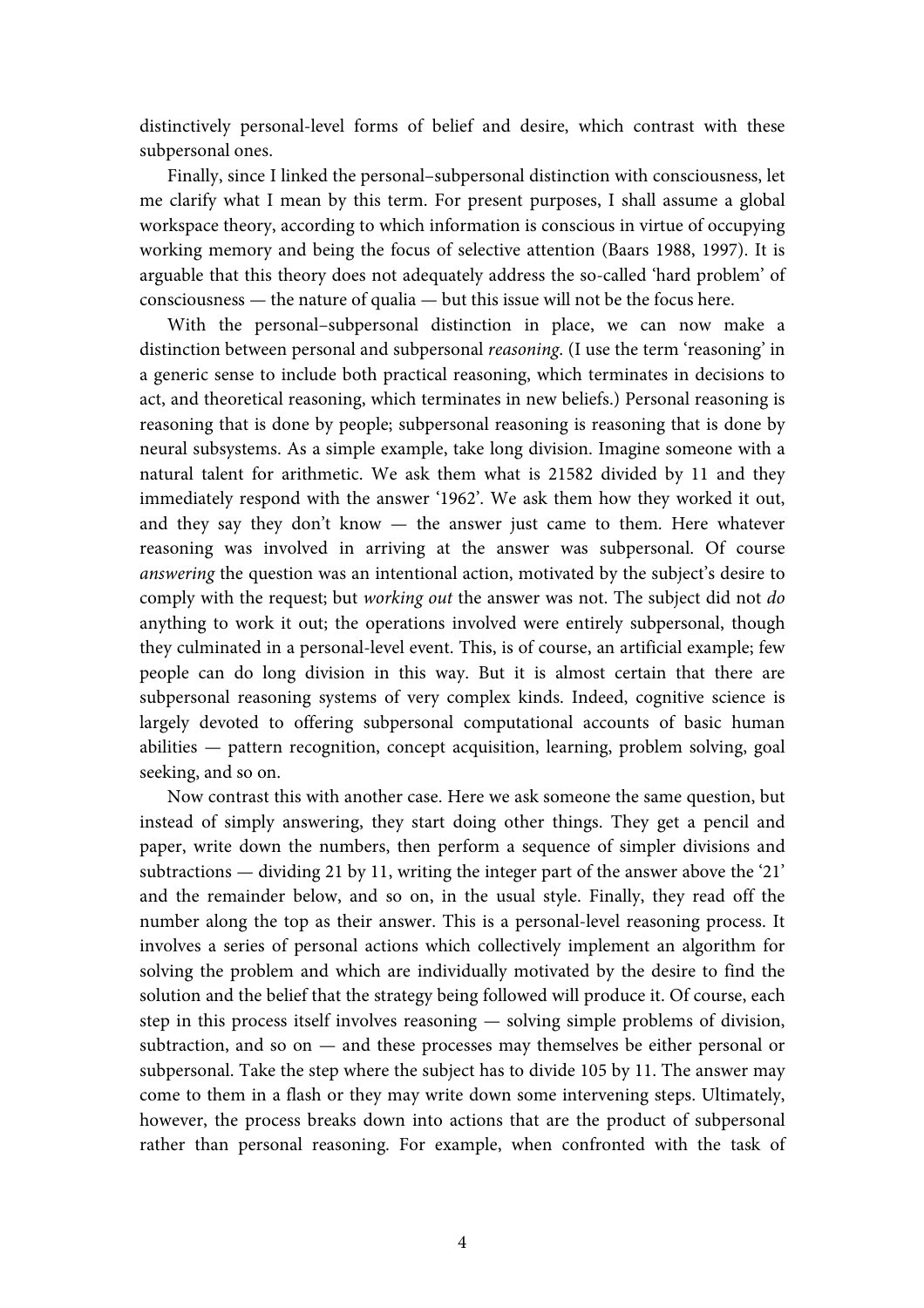multiplying 11 by 9 most of us will write down the answer straight off without engaging in any personal reasoning.

A few points of clarification are in order. First, the actions involved in doing long division are overt and involve the use of external props. This is often necessary in mathematical reasoning, owing to the limitations of working memory, but these features are not essential to personal reasoning per se. The defining feature of personal reasoning is that it constitutively involves the performance of one or more intentional actions that are designed to generate a solution to a problem and motivated by a desire to find it. And, as already noted, intentional actions can be covert; we can talk to ourselves silently, for example, or deliberately visualize a diagram. (In calling these actions covert, I do not, of course, mean that they belong to a private subjective realm, merely that they have no easily observable manifestations.) And personal reasoning can also be covert, involving the formation and manipulation of mental images rather than external symbols. These actions will be motivated in the same way as their overt counterparts, by a desire to find a solution to some problem and a belief that they may generate one.

Second, I assume that personal reasoning involves attention and the use of working memory, and that it is therefore conscious. (In theory, some repetitive personal reasoning tasks might be performed with little or no attention; think, for example, of doing a series of long divisions using pencil and paper. But such cases will be rare and I shall ignore them.) I shall also assume that personal reasoning will require the exercise of various metacognitive abilities, including the ability to focus one's attention, monitor one's reasoning activities, and evaluate the strategies one is using.

Third, although personal reasoning itself is conscious, the beliefs and desires that motivate it typically will not be. Actions can be consciously performed even if we do not consciously reflect on the reasons for performing them. For example, I am currently conscious of pressing various keys on my computer keyboard. I press these keys because I desire to type certain words and believe that pressing them will achieve that. But I do not consciously entertain those beliefs and desires as I type; I just think about the content of what I am typing. The same goes, I assume, for most personal reasoning activities.

When we think about the mind in a pretheoretical way, we tend to focus on personal reasoning, which is the kind of which we are conscious, rather than the subpersonal variety. But most of our behaviour is generated without the involvement of personal reasoning. Think about the actions involved in such everyday activities as driving a car, holding a conversation, or playing sports. These are intelligent actions, which are responsive to our beliefs and desires (think of how beliefs about the rules of the game shape the actions of a football player), and a great deal of complex mental processing must be involved in generating them. Yet, typically, they are performed spontaneously with no prior conscious thought or mental effort. Indeed, giving conscious thought to such activities is a good way to disrupt their fluidity. Even everyday 'folk' psychology recognizes this; we find it perfectly natural to give belief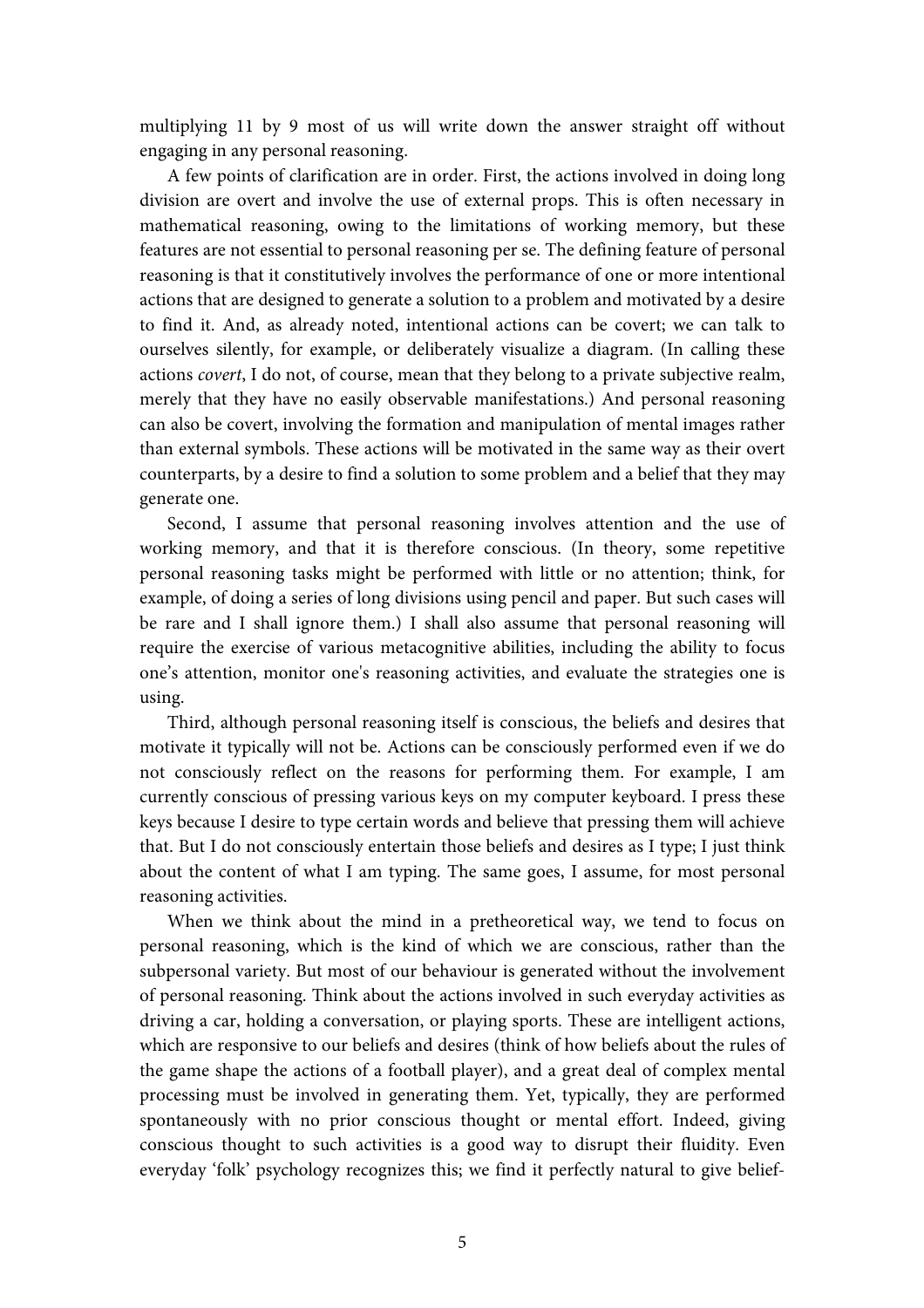desire explanations for routine behaviour, such as that involved in driving a car, which we know is not the product of conscious thought. (For example, we would say that the driver pressed the indicator stalk because they wanted to signal a turn, and believed that pressing it would do that.) Personal reasoning, by contrast, is an effortful form of cognitive activity, which we engage in only when properly motivated — perhaps because subpersonal reasoning has failed to deliver a satisfactory response, or because we have reason to take special care.

What forms can personal reasoning take? The most obvious, perhaps, is the construction of arguments in inner speech, following learned rules of inference, either deductive or inductive. In doing this, one might draw on explicit knowledge of logical principles, consciously recalling a rule and then constructing an argument in accordance with it. But explicit knowledge is not required; one could also draw on practical skills in the construction of good arguments — procedural, as opposed to declarative, knowledge, embedded in linguistic skills. For example, through practice in public argumentation one might learn to recognize and produce utterance patterns that instantiate modus ponens and to regard them as normatively correct argumentative moves, even though one has never been taught the rule explicitly. Such skills could then be deployed in one's private personal reasoning, enabling one to generate sequences of inner utterances that conform to the rule; just saying the premises over to oneself might prompt one to supply the conclusion. Skills of this kind can be used to generate extended sequences of personal reasoning, as when we reason something out in interior monologue. Argument construction can also be supported by skills in the manipulation of sensory imagery. For example, one might visualize a Venn diagram to aid reasoning with quantifiers.

We can also deliberately apply rules of thumb, such as the recognition heuristic ('If you have to say which of two items best satisfies some criterion, then choose the one you recognize'). There is, of course a large psychological literature on the role of innate heuristics in non-conscious subpersonal reasoning, but heuristics can also be learned and applied in conscious personal reasoning (Evans this volume). Again, the knowledge involved might be either declarative or procedural. (Even when procedural, this knowledge of heuristics is different from that involved in subpersonal reasoning, since it is embedded in skills in the construction of arguments at a personal level, in overt or covert speech.)

Argument construction may be the paradigm form of personal reasoning, but it is not the only one. Personal reasoning includes any intentional actions designed to further problem solving and decision making, and the range of these is wide. (For convenience, I shall focus on actions that can be performed covertly 'in the head'; if we were to include ones involving the use of external props, then the range would be even wider.) For example, one might deliberately direct one's attention to certain aspects of a situation, guided by normative beliefs about the relevant factors (see Buchtel and Norenzayan this volume). Or one might engage in thought experiments involving the deliberate manipulation of sensory imagery, such as that used by Galileo to refute the Aristotelian view of gravitational attraction (e.g. Gendler 1998). Or one could use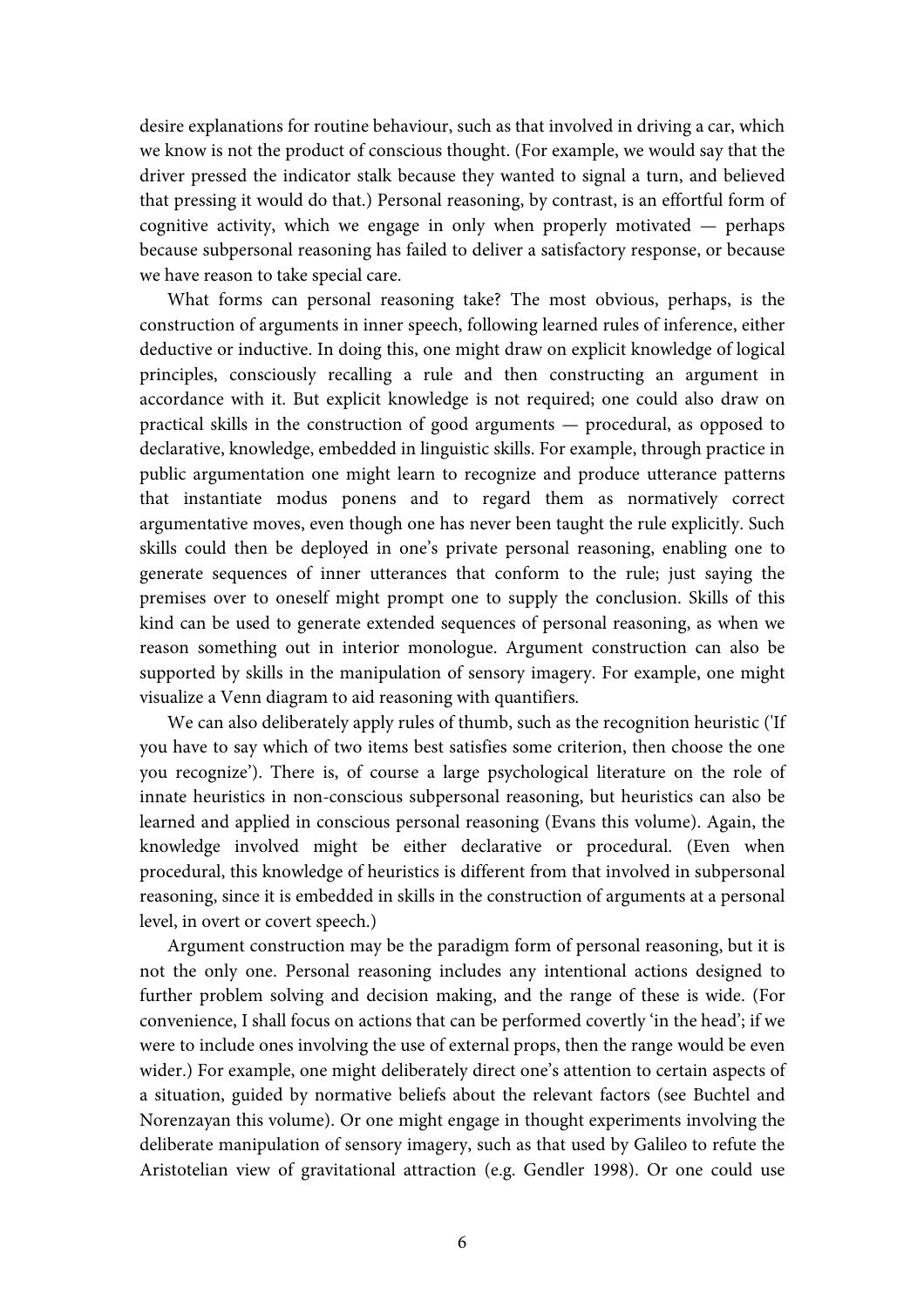sensory imagination as a handy substitute for empirical investigation. For example, if you want to know how many chairs there are in your house, then a quick way to find out is to visualize each room and count them.

Sensory imagery is also central to a broad class of personal reasoning techniques which Daniel Dennett has dubbed autostimulation (Dennett 1991, ch.7). By this Dennett means the trick of generating self-directed stimuli — words and images — as a way of eliciting reactions from oneself that may be useful in solving problems. Originally, Dennett suggests, the actions involved would have been overt ones talking aloud to oneself, drawing diagrams, and so on — but our ancestors learned the trick of covert autostimulation using inner speech and other forms of sensory imagery. In particular, Dennett stresses the benefits of self-interrogation. A selfgenerated question, he argues, will be processed by subpersonal comprehension systems in a similar way to an externally generated one, and may evoke an instinctive verbal reply containing information that we would otherwise have been unable to access. This reply will then be processed in turn, giving global neural publicity to the information it carries. Dennett focuses on the role of self-interrogation in broadcasting information stored in isolated neural subsystems, but it is plausible to think that it can also be a creative process, stimulating subpersonal reasoning to generate new inferences and novel responses.

Self-interrogation is, I suspect, a very common feature of human mental life. We often deliberately try to work something out, even though we do nothing more explicit than 'thinking'. This seems to be an intentional action (we can do it at will, and it requires motivation and effort), and what we are doing at such moments, I suggest, is engaging in self-interrogation: articulating a problem and challenging ourselves to come up with a solution to it, just as another person might challenge us, and thereby deliberately focusing our subpersonal reasoning abilities onto the task. If successful, this will culminate in a further personal event, such as an episode of inner speech or the occurrence of a visual image, carrying relevant information. Since selfinterrogation is an intentional action, this counts as a personal reasoning process, even though all the real work is done subpersonally. From a personal-level perspective, the process is an associative one, and it may be one of the mechanisms underlying what Stanovich (this volume) calls serial associative cognition.

Of course, self-interrogation is not a very reliable problem-solving strategy, but it would be a useful way of generating hypotheses for subsequent evaluation, as part of an extended personal reasoning process. In particular, it would facilitate kinds of reasoning for which there are no formal procedures, such as abductive reasoning (inference to the best explanation). We could focus on our data, ask ourselves what could explain it, and then test out any hypotheses that come to mind — comparing them with rival ones, exploring their consequences, and so on. Similarly, we could use self-interrogation to evaluate a model by actively searching for counterexamples.

Another form of autostimulation is the mental rehearsal of action — imagining oneself performing some action. Peter Carruthers has argued that this can play an important role in practical reasoning (Carruthers 2006, this volume). Mentally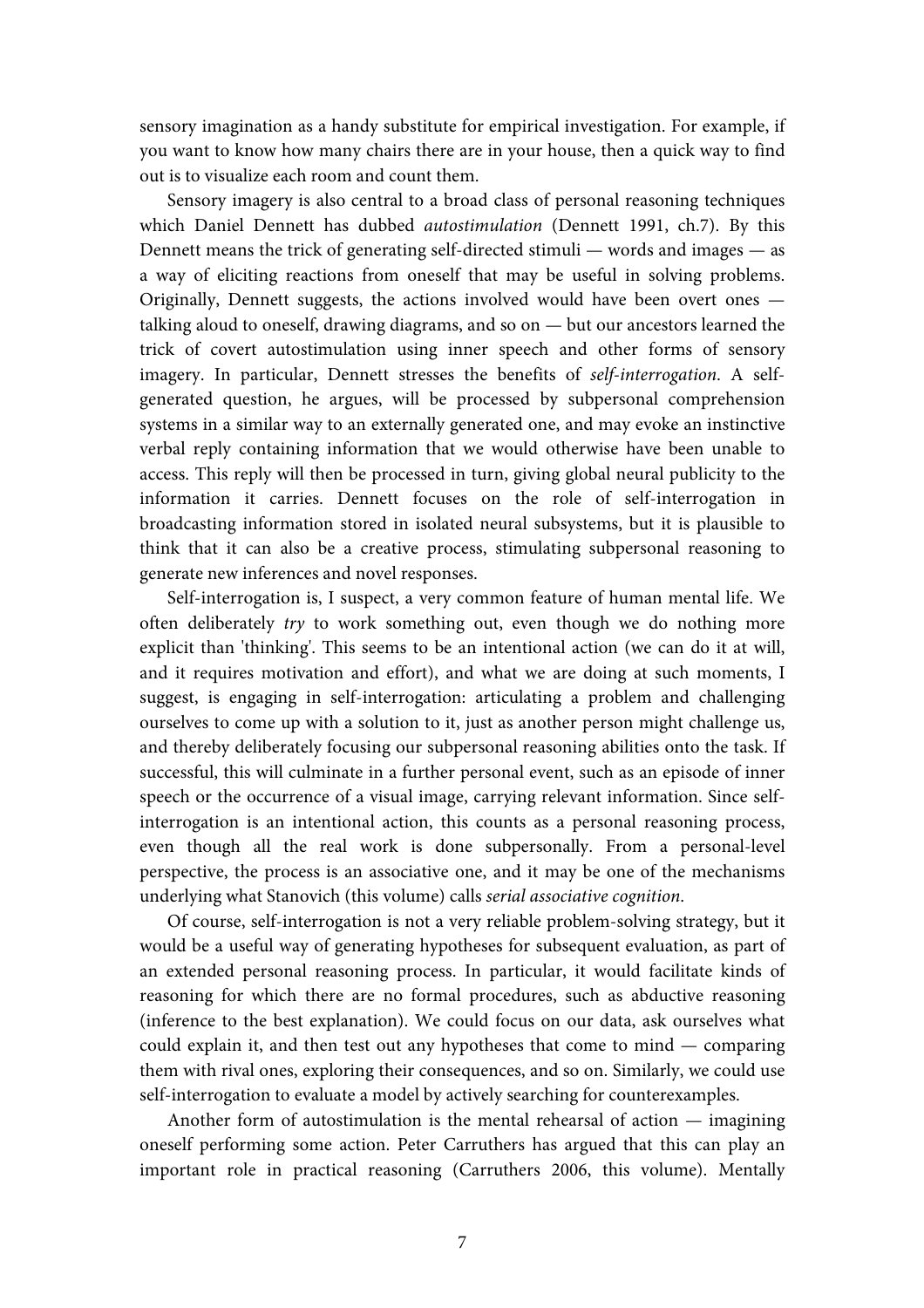rehearsing an action, Carruthers argues, generates perceptual and proprioceptive feedback which is then globally broadcast to subpersonal inferential and motivational subsystems, producing cognitive, motivational, and emotional reactions similar to those the action itself would produce. By this means, Carruthers suggests, a creature would be able to calculate some of the consequences of contemplated actions, thereby vastly extending its problem-solving abilities.

This is not intended as an exhaustive list of possible personal reasoning techniques, and of course empirical investigation would be needed to know which ones people actually employ. Some of the skills involved may have an innate basis (Dennett suggests that this is the case with autostimulation), but there are likely to be large differences between individuals in the particular skills used and the ways they are deployed, reflecting differences in people's normative beliefs about the nature of good reasoning — differences which may show considerable cultural variation. (Much of the data on thinking styles from cross-cultural psychology is, I suggest, best construed as relating to personal-level reasoning.) There may also be individual differences in the development of the metacognitive dispositions required to support personal reasoning, and cultural influences may play an important role here, too.

#### **3. A two-levels view**

The proposal I want to make will already be obvious. It is that the distinction between System 1 processes and System 2 processes is to be identified with that between subpersonal and personal reasoning. This view is, arguably, implicit in some existing accounts of the distinction. System 2 processes are typically characterized as controlled and sometimes as volitional (e.g. Evans 2003, this volume), and the characterization of System 2 processes as intentional actions is one way of spelling out this claim. At any rate, the features of subpersonal reasoning and personal reasoning coincide closely with the core features of the two putative systems. Subpersonal reasoning is typically fast, automatic, effortless, and non-conscious, whereas personal reasoning is typically slow, controlled, effortful, and conscious. Personal reasoning is also serial, shaped by culture and formal tuition, and, since it typically requires attention, demanding of working memory. By contrast, there is no reason to think that subpersonal reasoning will possess these features, and if it is effected by a collection of specialized, taskspecific subsystems operating independently of consciousness, then it will not.

There are also theoretical advantages to the proposed identification. In particular, it explains why the features ascribed to System 2 form a natural kind (Samuels this volume). Personal reasoning is typically slow, effortful, conscious, serial, and demanding of working memory because it involves the performance of sequences of intentional actions. And it is shaped by culture and formal tuition because it is guided by beliefs and desires which culture and tuition impart. The proposed view also offers an attractive framework for thinking about the evolution of System 2 reasoning, as I shall explain shortly.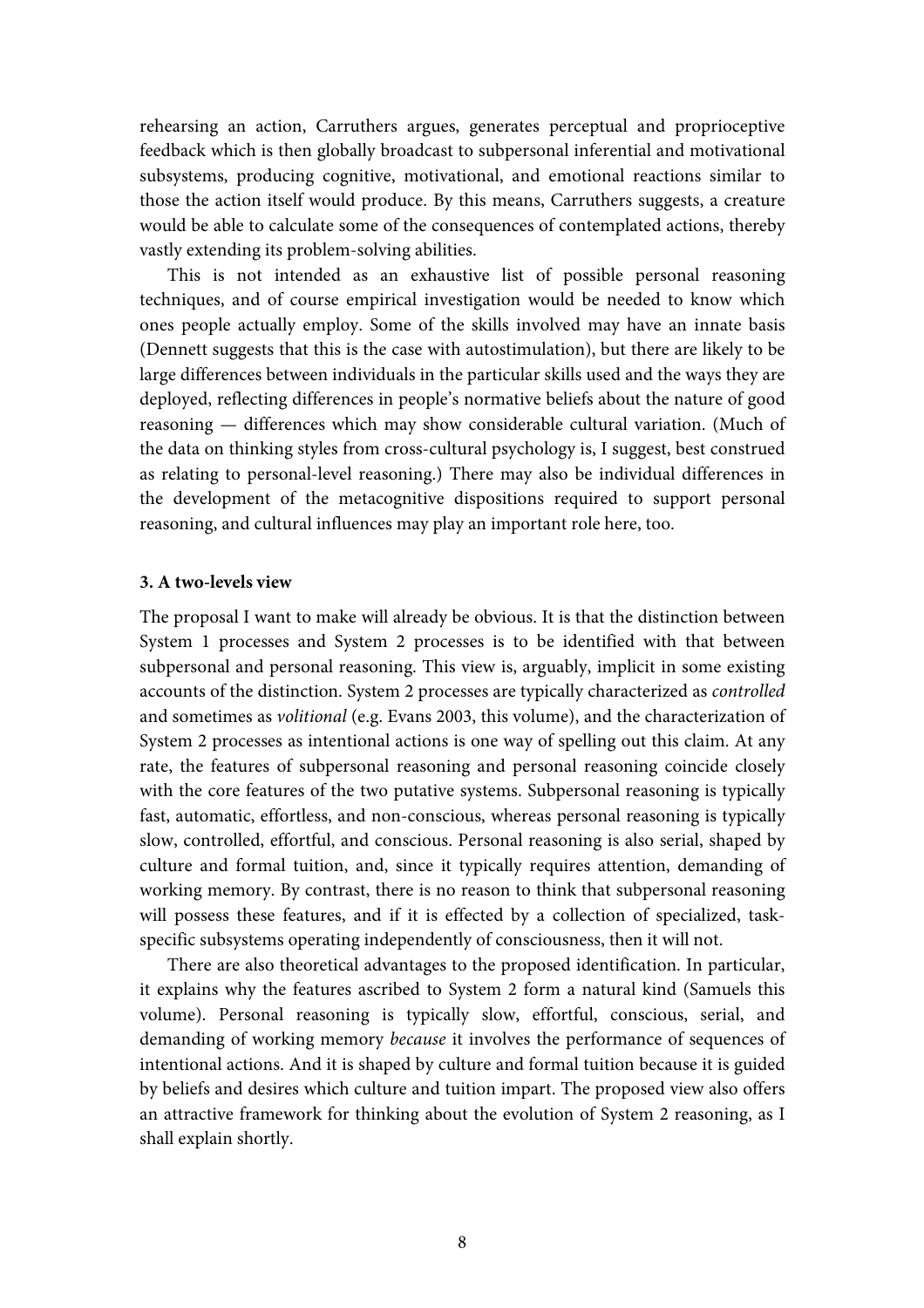The proposal is not a completely bland one, however, and it dictates some revisions to the standard characterization of the two systems. The most important of these concerns the procedures used by System 2. System 2 is often characterized as decontextualized, rule-based, analytic, and normatively correct. The proposed view partially vindicates this, since personal reasoning can involve the construction of valid arguments in accordance with formal rules of inference. (Indeed, it may be that decontextualized reasoning like this occurs only at the personal level.) But, as I explained, a range of other techniques can be employed in personal reasoning, including quick-and-dirty heuristics, selective direction of attention, and forms of autostimulation, some of which involve deliberately contextualizing a problem or exploiting associative subpersonal processes. Moreover, even when it is rule-based, personal reasoning may fail to be normatively correct. People can learn incorrect rules or apply correct ones carelessly. Other qualifications to the characterization of System 2 are dictated, too. By identifying intentional control as the defining feature of System 2 reasoning, the proposal demotes the other features to the status of, at most, typical but non-necessary features. Thus, most personal reasoning activities are slow and effortful, but in the right circumstances some could be quick and effortless. This emphasis on the varied character of System 2 processes harmonizes well with recent work in dual-process tradition (Buchtel and Norenzayan this volume; Evans 2006b, this volume; Stanovich this volume).

The proposal also has important implications for our view of the architectural relations between the two systems. System 1 and System 2 are often regarded as separate neural systems, operating either in sequence or in parallel. On the proposed view, however, System 2 is not a neural system at all, but a virtual one, constituted by states and activities of the whole agent. (If we ask what it is that implements personal reasoning processes, then the immediate answer is that it is the person themselves.) Moreover, on this view System 2 will be heavily dependent on System 1. There are several aspects to this.

First, System 2 will be dependent on System 1 for its inputs. Conscious, personallevel reasoning can begin only after a great deal of preconscious processing has been completed — processing that determines which problems become the focus of attention and what information is consciously recalled for use in solving them. (It is true that we sometimes deliberately try to recall things, as when we rack our brains for a piece of information, but this is, I assume, simply a form of self-interrogation, and its outcome is dependent on subpersonal processes.) This sort of dependency is a key feature of heuristic-analytic versions of dual-process theory, according to which heuristic (System 1) processes select information that is then made available for processing by the analytic system (System 2) (e.g. Evans 2006b, 2007), and in this respect the present proposal can be regarded as a variant of such theories.

Second — and more controversially — System 2 will be causally dependent on System 1. The intentional actions involved in personal reasoning will themselves be generated by subpersonal cognitive processes. These will include the processes involved in deciding to initiate personal reasoning, choosing reasoning strategies,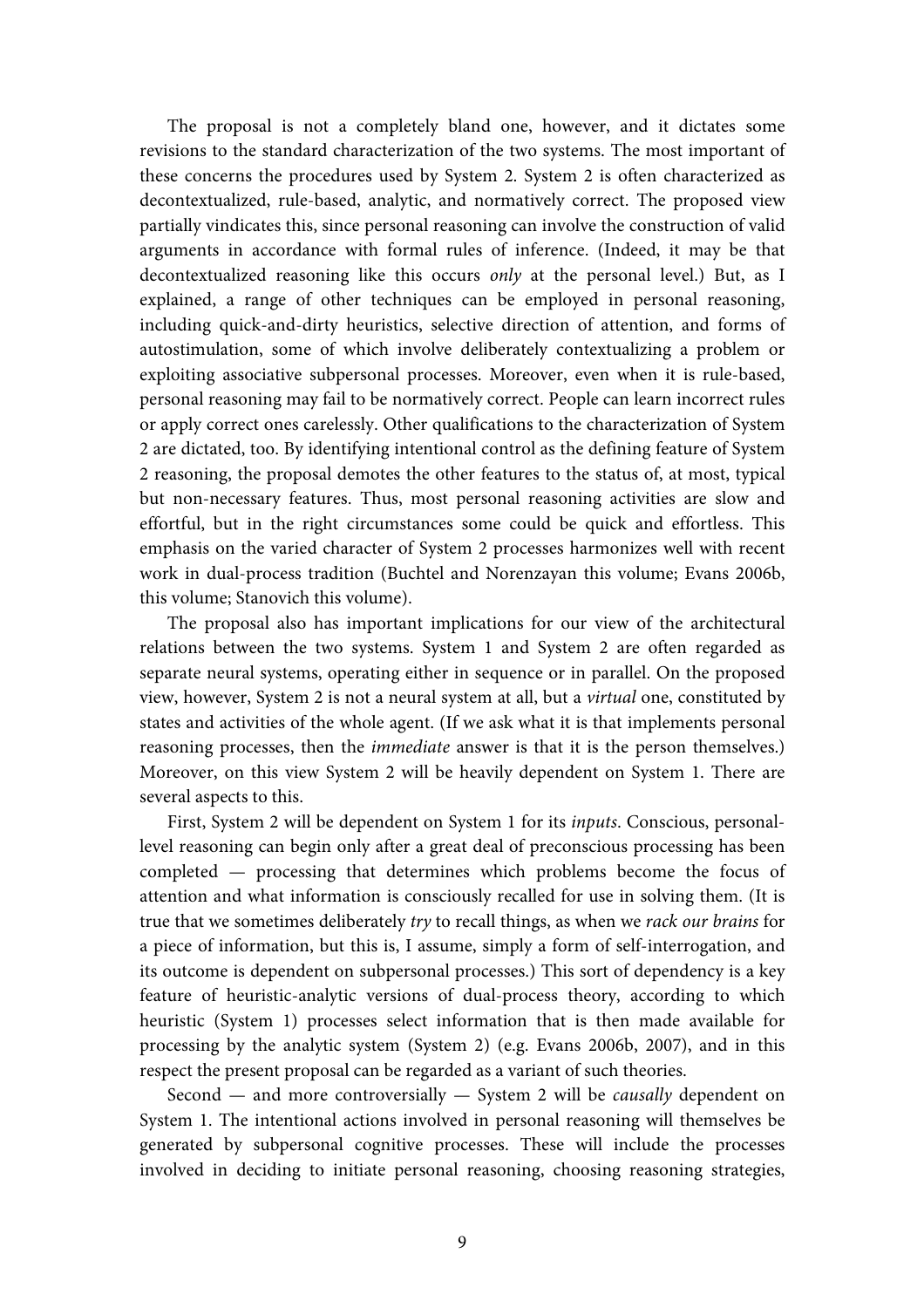directing attention, selecting, generating, and manipulating inner speech and other sensory imagery, together with the mechanisms of language comprehension, selfmonitoring, self-regulation, and many other processes, depending on the nature of the task. (For detailed suggestions about the subpersonal underpinnings of personal reasoning, see Carruthers 2006, this volume.)

Third, System 2 can be instrumentally dependent on System 1. As already noted, we can deliberately engage in various forms of autostimulation, which allow us to exploit our subpersonal reasoning abilities and employ their deliverances in extended sequences of personal reasoning.

Finally, System 2 will be dependent on System 1 processes to make its outputs effective. I assume that conscious reasoning can affect our actions, perhaps overriding default responses generated non-consciously. This is not to deny that some conscious reasoning may be confabulatory, serving merely to rationalize intuitive responses generated by non-conscious processes. There is good evidence that much of it is (e.g. Gazzaniga 1998; Wegner 2002; Wilson 2002). But it is implausible to hold that all conscious reasoning is confabulatory. Yet, if such reasoning takes the form I have proposed, it is not easy to see how it could guide action. The termination of an episode of personal reasoning will typically be itself an action — an utterance in inner speech, say — which expresses the conclusion reached. And such actions will have no *direct* effect on further action. Saying that one will do something does not immediately cause one to do it. For example, thinking about the best way to get to a friend's house, I may conclude by saying to myself 'I'd better get a taxi'. This utterance is itself simply a behavioural response; if it is to have any effect on my journey, then mediating processes will be required. Some of these may also be intentional actions. For example, I may remind myself of my decision during subsequent personal reasoning. But these actions, too, will require mediation if they are to affect my subsequent behaviour, and the mediating events must ultimately be subpersonal ones. This is a conceptual point; the mediating process cannot involve an endless sequence of personal actions. (And of course any mediating intentional actions will themselves be generated by subpersonal processes.) For similar reasons, subpersonal mediation will be required if a conclusion arrived at in one episode of personal reasoning is to be recalled and used as a premise in later episodes. Thus on the proposed view System 2 depends for its efficacy on System 1 processes.

Let me say a little more about this. What might the subpersonal mediating mechanisms be? How could saying to myself that I will take a taxi influence my subpersonal systems to initiate that action and implement the decision? One possible mechanism is autostimulation: conclusions articulated in inner speech might be processed by the speech comprehension system and interpreted as instructions or reports, which are then adopted as intentions or beliefs in subpersonal reasoning (Carruthers 2006, ch.6, this volume.) Such processes may play a role, but unless one is preternaturally suggestible, it is unlikely that they will ensure that conscious decisions are reliably implemented. (Of course, such decisions are not always implemented; but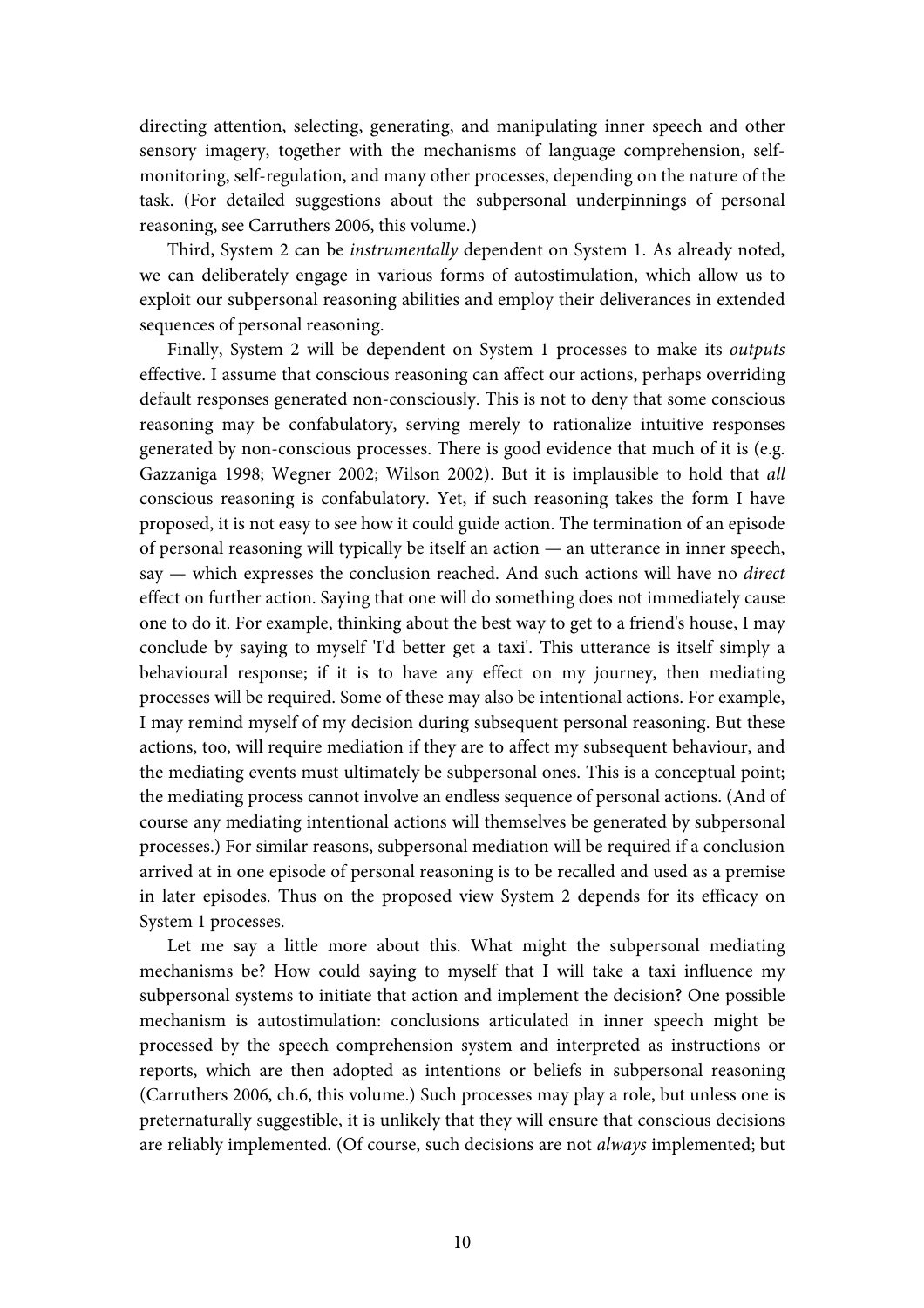they often are, and it is doubtful that autostimulation alone would be sufficient to secure this.)

A more plausible suggestion appeals to the role of metacognitive attitudes in subpersonal reasoning (Frankish 2004). Suppose we have a strong desire to act upon the results of our personal reasoning, executing any decisions and relying on any conclusions. (I shall say something shortly about why we might have this desire.) Then this desire could play the mediating role through its influence in subpersonal reasoning. The idea is this. At a subpersonal level, my utterance of 'I'd better get a taxi' is interpreted as a decision to take a taxi, and this, together with a general desire to act upon my personal-level decisions, strongly influences my subsequent subpersonal reasoning, leading me to phone for a taxi. The subpersonal metacognitive attitudes make the personal decision effective. Of course, I would not normally explain my action by citing these metacognitive attitudes; I would simply cite the attitudes involved in my personal reasoning. And this commonsense explanation would be not wrong, since those attitudes did play an important role. But it would not be the whole story.

One attraction of this view is that it offers an account of how conflicts between the two systems are resolved. It is a basic tenet of dual-system theories that the two systems may deliver conflicting results. In the standard scenario, System 1 generates an intuitive response that is adaptive but non-normative, whereas System 2 generates a more considered response that is in line with one's normative theories. On existing theories, the result will be either that the two systems compete for behavioural control, or that System 2 attempts to override System 1. The present proposal offers a different perspective, however, on which the conflict will be resolved at the System 1 level. Schematically, the story goes like this. Suppose that our subpersonal processes generate a desire to perform some action X, but that before performing it, we engage in personal reasoning which terminates in a decision to perform some incompatible action Y. Since we have a general desire to act on our personal decisions, we shall then be motivated to perform Y. So we shall have competing desires at the subpersonal level: a first-order desire to perform X and a second-order desire to act on our personal decision to perform Y. The resolution of the conflict will be determined simply by which desire is stronger. (Cases where the first-order desire outweighs the second-order one are, I suggest, cases of what we call weakness of will; see Frankish 2004, ch.8. )

I turn now to some further issues raised by the proposed view. First, given the complex dependency of personal reasoning on subpersonal reasoning, does it make sense to think of personal reasoning as constituting a distinct system? Why not speak simply of System 1 characteristics and System 2 characteristics, and say that we have a suite of subpersonal systems with System 1 characteristics, and that some of these systems occasionally cooperate to sustain personal reasoning processes with System 2 characteristics?

Such a description would not be inaccurate, and indeed on the present view the core distinction is one between processes rather than systems. However, I think we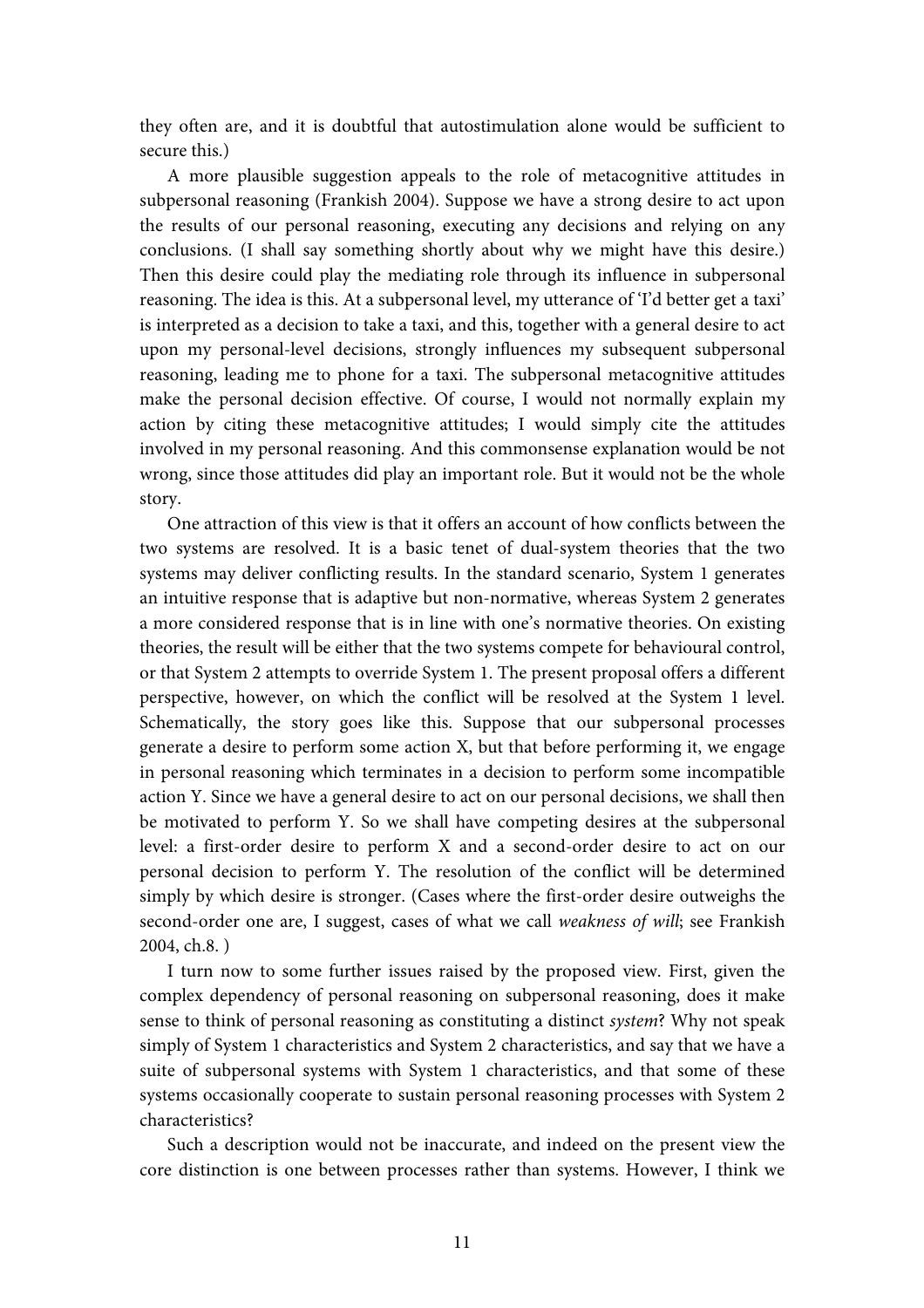can retain talk of a distinct System 2, and that it is useful to do so as a way of highlighting the functional autonomy of personal reasoning. We can think of personal reasoning as a functionally defined system that takes representations (typically sentences of inner speech), manipulates them in accordance with procedures designed to implement various forms of inference, and generates further representations, which assume the causal role of conclusions or decisions. It is true that this system is dependent on lower-level reasoning systems, but from a functional perspective this is irrelevant, and the reasoning tasks performed at the two levels during an episode of personal reasoning will typically be quite different. The higher-level system will be devoted to a first-order problem of some kind, the lower-level systems to the task of how to access and implement procedures to solve this problem.

The suggestion, then, is that System 2 is a reasoning system constructed out of other reasoning systems — a sort of super-system. (Elsewhere I have dubbed it a 'supermind'.) Is this view compatible with the claim that System 2 is a recent system? After all, the various subpersonal systems involved in supporting personal reasoning will be of different evolutionary ages — some, such as the visual system, very old; others, such as the language system, much more recent. However, there may still be a sense in which System 2 is recent. Perhaps it is not the components of the system that are recent, but their assembly. It is possible that most, if not all, of the resources involved in supporting personal reasoning (working memory, language, sensory imagination, metacognitive abilities, etc.) evolved independently, and that personal reasoning emerged only when these disparate resources were co-opted to serve a new task, perhaps with some minor additional adaptations. (We might compare it to the emergence of reading and writing.)<sup>2</sup> And the crucial developments may have been cultural rather than biological, involving the discovery of skills in argumentation and self-stimulation and the formation and transmission of a body of normative beliefs about good reasoning.<sup>3</sup> From an evolutionary perspective this account has an attractive economy, and if it is right, System 2 may be very recent (compare Dennett 1991; Jaynes 1976).

A corollary of this view is that we may well be innately disposed to form the metacognitive desires that drive personal reasoning and make it effective, including desires to set explicit goals for ourselves, to engage in personal reasoning about how to achieve them, and to act upon the conclusions of this reasoning. To borrow a metaphor from Daniel Dennett (1991), these attitudes are part of the software required to program the brain to engage in personal reasoning, and thereby create a flexible decontextualized reasoning system. Assuming there was selective pressure to develop such a system, there would also have been pressure to develop a disposition to form the required attitudes.

<sup>2</sup> Steven Mithen has also argued that flexible intelligence — which seems linked to System 2 reasoning — developed from the co-ordination of previously isolated specialized intelligences (Mithen 1996).

<sup>3</sup> For another approach which also connects System 2 reasoning with argumentation, see Mercier and Sperber this volume.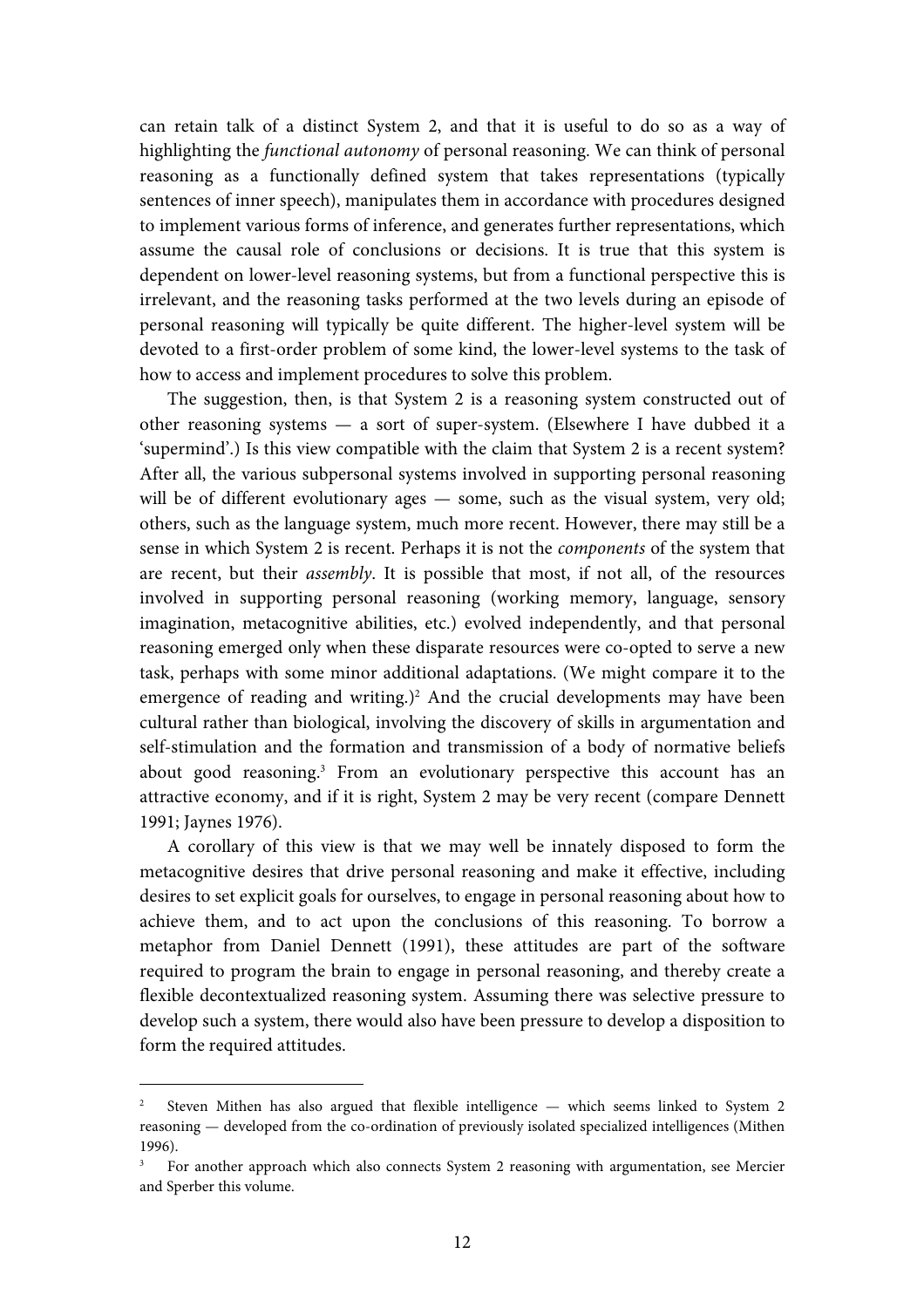A further attraction of the proposed view is that it has the resources to accommodate new distinctions that have recently been introduced by theorists in the dual-systems tradition. I shall briefly consider proposals by Jonathan Evans and Keith Stanovich.

Evans (this volume) now recommends reverting to talk of processes rather than systems, and he identifies the use of working memory as the key functional distinction underlying dual-process approaches. He distinguishes type 1 processes, which do not require working memory, and are, consequently, fast, automatic, and effortless, and type 2 (or analytic) processes, which manipulate explicit representations in working memory. He also makes a distinction among type 1 processes, distinguishing autonomous processes, which control behaviour directly, without the involvement of working memory, and preattentive processes, which supply content to working memory. Thus, on this view, there are two different dual-process distinctions to be made: between autonomous and analytic processes, which work competitively and in parallel, and between preattentive and analytic processes, which work co-operatively and in sequence. Evans notes that existing dual-systems accounts fail to make this distinction, leading to confusion and cross-talk. Evans also introduces a third category of processes, type 3 processes, which are responsible for initiating type 2 processing and resolving conflicts between autonomous and analytic processes, and which have ultimate control of behaviour.

There is of course much more detail to Evans's picture, but his basic distinctions at least can be accommodated within the framework I have proposed. Personal reasoning, unlike the subpersonal type, requires attention and the use of working memory, so the distinction between type 1 and type 2 processes corresponds closely to that between subpersonal and personal reasoning. And the distinction between autonomous and preattentive processes corresponds to that between those subpersonal reasoning processes that guide action directly and those that provide inputs to personal reasoning. (There are, of course, other ways in which subpersonal processes are involved in supporting personal reasoning, corresponding to the other kinds of dependency mentioned earlier, and we could make further distinctions among type 1 processes to reflect this.) Finally, Evans's type 3 processes correspond to the subset of subpersonal processes involved in deciding when to initiate personal reasoning and whether or not to act on the outputs of any given episode of it. On the view proposed earlier, decisions of the latter kind will often involve competition between a general second-order desire to act on the outcomes of our personal reasoning and specific first-order desires to perform other, incompatible actions.

Whereas Evans makes a distinction among type 1 processes, Stanovich has recently argued for a division within System 2, between what he calls the reflective mind and the algorithmic mind (this volume). These correspond to two different levels of processing. The reflective mind is the top level and consists of goals and beliefs which exert high-level control of behaviour. Importantly, these include *epistemic* goals and values, which exert reflective control over our reasoning, together with 'thinking dispositions' such as openmindedness, impulsiveness, and willingness to engage in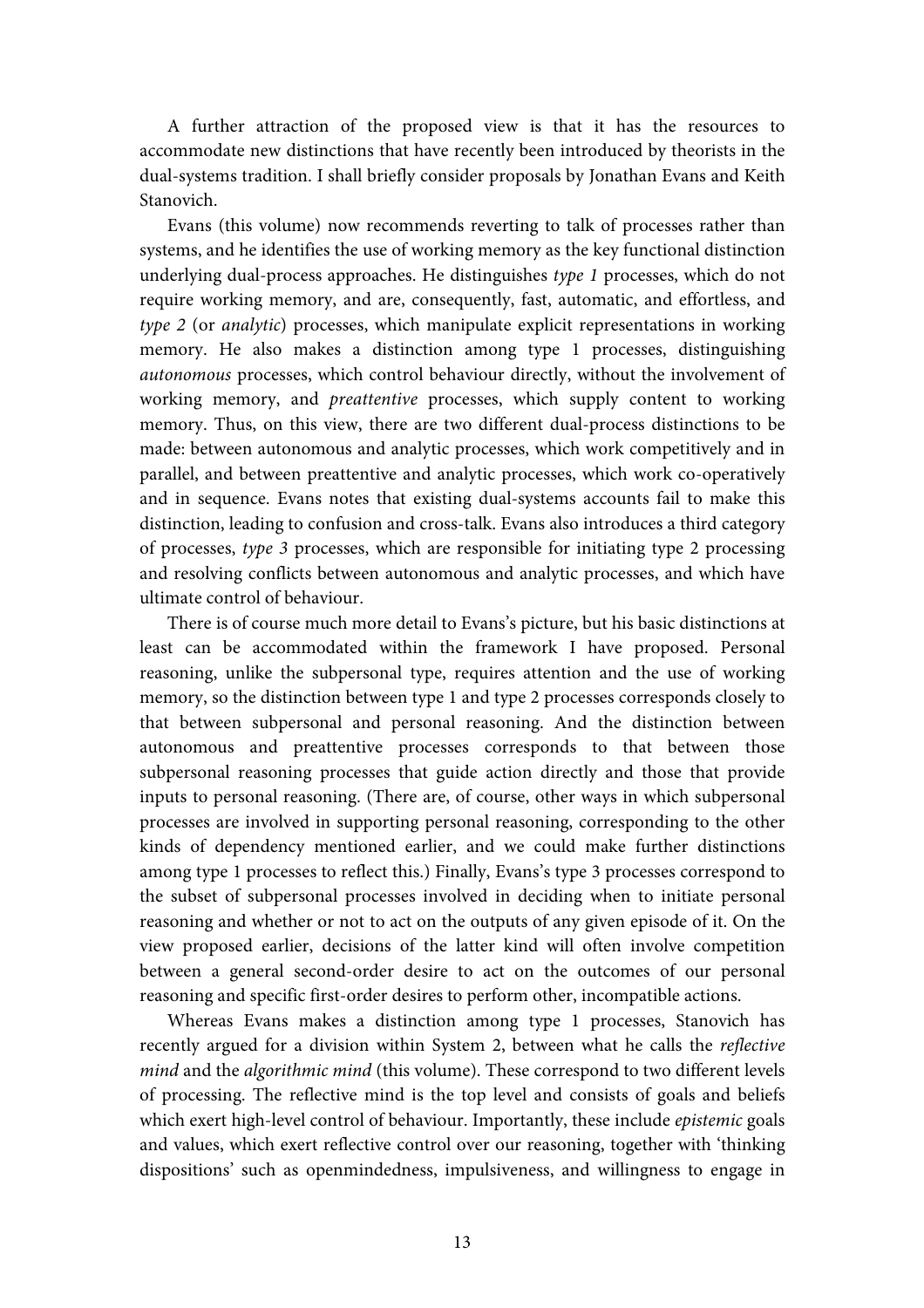effortful thought, which are manifested in our decisions about how to interpret tasks, what strategies to adopt, what rules to apply, and so on. (Stanovich adopts the term 'mindware' for the learned rules, procedures, and strategies that guide System 2 processes.) The algorithmic mind is a subordinate level, and consists of the processing machinery that supports these reflective-level states. Support for the reflective– algorithmic distinction comes from tasks studied in the heuristics-and-biases literature. Measures of general intelligence are known to predict variation on these tasks; this is taken to reflect differences in System 2 functioning. But there is further variation in performance once general intelligence has been controlled for, and measures of thinking dispositions predict this. Stanovich argues that tests of general intelligence measure the processing efficiency of the algorithmic mind, whereas measures of thinking dispositions reflect individual differences in the reflective control of reasoning.

Again, in outline at least, this distinction maps easily on to the picture I have sketched. The reflective mind corresponds to personal reasoning. It is plausible to regard thinking dispositions, such as openmindedness, as personal-level states, which manifest themselves in our personal reasoning activities. And it is our personal reasoning over which we can exercise reflective control, since it is precisely intentional actions that are responsive to reason. The algorithmic mind, by contrast, corresponds to the subpersonal processing resources which support personal reasoning and over which we cannot exercise reflective control. This view also accords with the data on individual differences. We should expect there to be variation in personal reasoning abilities independent of variation in cognitive capacity, reflecting individual differences in knowledge of reasoning strategies, normative beliefs about good reasoning, metacognitive dispositions, and so on — differences in mindware rather than hardware.

There are also differences between the pictures, however. Stanovich treats the algorithmic-level processes that support the reflective mind as an aspect of System 2, so, assuming these processes are subpersonal, personal reasoning cannot be identified with System 2 in Stanovich's sense. To some extent, this difference is terminological: Stanovich's System 2 can be identified with the personal reasoning system together with the subpersonal processes that support it. There is a case, however, for restricting the term 'System 2' to the personal, reflective-level processes themselves, since it is they, rather than the subpersonal algorithmic-level mechanisms, that exhibit the distinctive properties of System 2 processes (controlled, effortful, conscious, etc). (This reflects the general point that functional systems can be realized in lower-level processes of a very different character; for example connectionist networks can be modelled on digital computers.) There is a more substantive issue here too. Can we make a sharp distinction between those subpersonal resources that are involved in supporting the reflective mind and those that are not? In retaining a distinction between systems, in addition to the distinction between levels, Stanovich implies that we can. Now there is good reason for this: there are heritable individual differences in the capacity of the cognitive mechanisms supporting System 2 reasoning — tapped by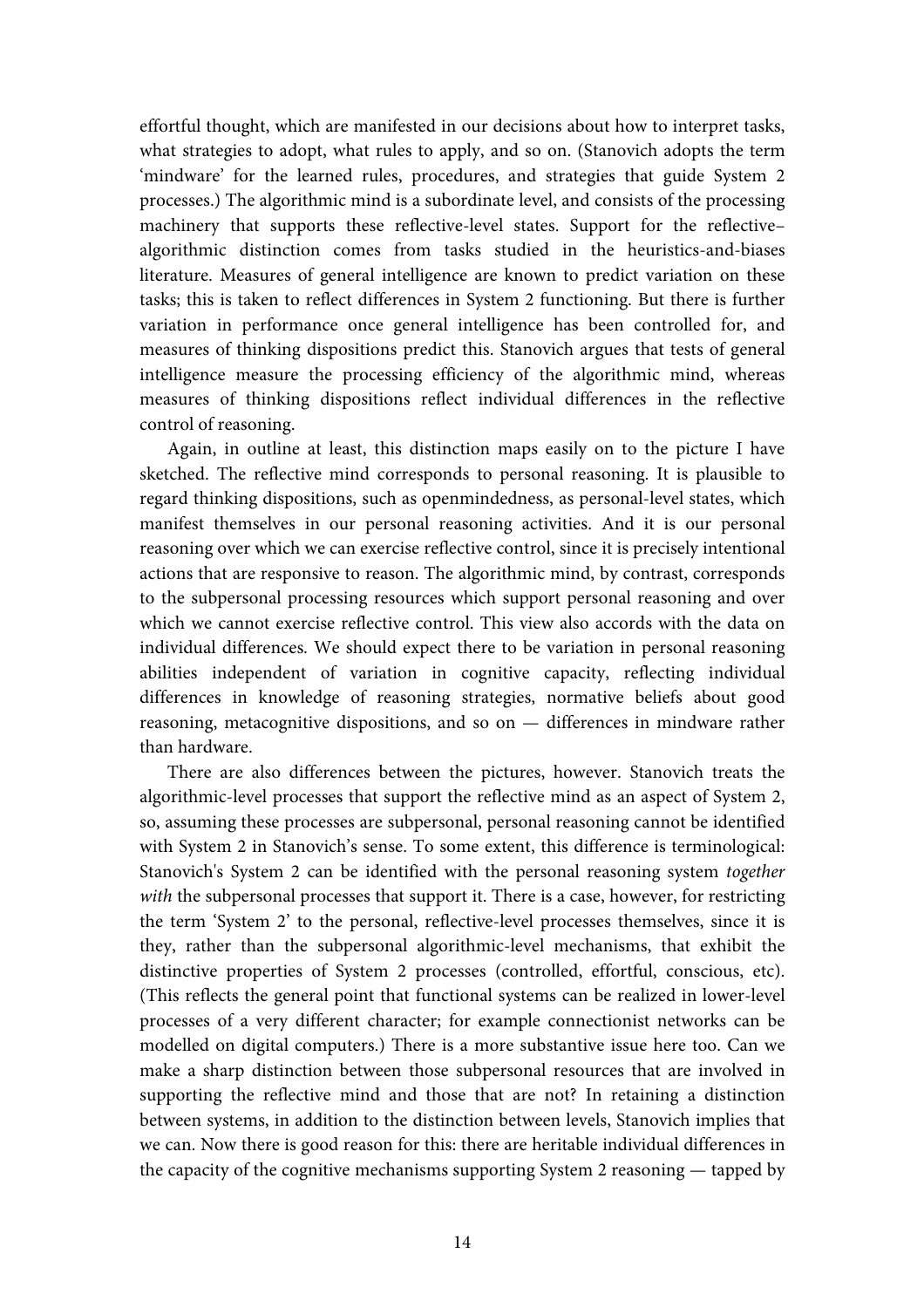measures of general intelligence — which are not found in the autonomous subsystems grouped under the System 1 banner. However, it does not follow that such variation is found in all the mechanisms involved in supporting System 2 reasoning; it might be exhibited by just one or two key components, such as working memory. And some autonomous subsystems might be involved, including language and theory of mind, which do not display such variation. Indeed, different subsets of subpersonal mechanisms might be involved on different occasions, depending on the nature of the task. If this is right, then it will not be possible to draw a hard-and-fast distinction between the subpersonal mechanisms associated with Systems 1 and 2. If we are looking for a simple binary division, then the personal–subpersonal division may be the only one available.

 Finally in this section, I shall address a possible objection to the proposal I have made. It goes like this. The aim of cognitive psychology is to provide reductive explanations of personal-level phenomena in terms of the underlying subpersonal states and processes. The two-systems hypothesis is an attempt to do this: dual reasoning systems were posited in order to explain why people respond as they do on various reasoning tasks. So to reclassify one of the systems as a personal one is to take a step backwards in this explanatory project. Now I agree that the aim of cognitive psychology is to provide reductive explanations, but it does not follow that the proposal is a backward step — or at least that it is an unnecessary one. For we need to have the right explanandum for subpersonal theory. Take a sporting ability, such as being able to play a good round of golf. From a psychological point of view this is not a single skill, and we would not seek to explain it directly in subpersonal terms (Clark 1993, p.203). Rather, we would explain it as the product of a cluster of more basic skills — at driving, chipping, putting, gauging distance, and so on. And it is these more basic skills for which we would then seek reductive explanations. And the same may go for some of our reasoning abilities: they may involve the deployment of a cluster of personal skills in constructing explicit arguments, applying heuristics, autostimulation, and so on, which are the proper targets for reductive explanation. Thus the present proposal is not incompatible with the search for subpersonal explanations, and may be a needed corrective to the tendency to seek them prematurely.

### **4. Dual mental states**

A dual-systems theory of reasoning may need to be supplemented with a dual-systems theory of memory, according to which the two reasoning systems have separate suites of beliefs and desires (knowledge bases and goal structures), differing in content and functional characteristics. Such a view is a corollary of theories which treat the two systems as operating in parallel, and may be implicit in other versions, too. The case for dual memory systems is also supported by social-psychological work on persuasion and attitude change, which has led several theorists to distinguish two independent memory systems: an implicit system, which is non-conscious, automatic,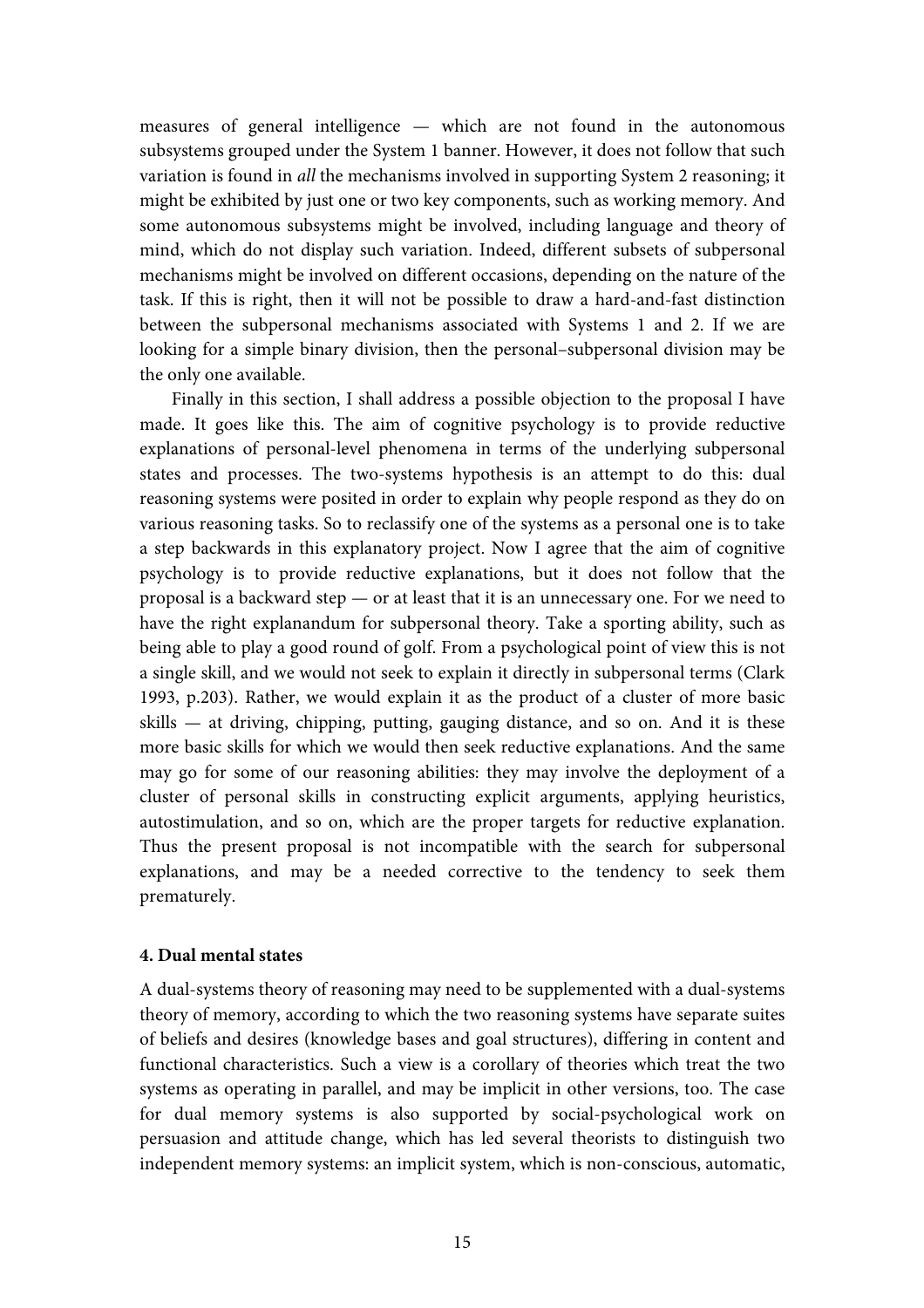and slow-learning, and an explicit system, which is conscious, effortful, and fastlearning (e.g. Wilson et al. 2000; Smith and DeCoster 2000; Smith and Collins this volume; see also Sun et al. this volume). The distinction between subpersonal and personal reasoning is also associated with a distinction of mental states, similar to that between implicit and explicit, and in this final section I shall sketch this briefly.<sup>4</sup>

Beliefs are states that serve as premises in reasoning, and we can distinguish two broad types of belief, depending on whether the reasoning in question is subpersonal or personal. The former will be subpersonal states of the cognitive system, whereas the latter will be behavioural dispositions of the whole person. (Personal reasoning is an activity, and to have a personal-level belief is be disposed to conduct this activity in a certain way, taking the content of the belief as a premise.) For convenience, we can refer to these as subpersonal belief and personal belief respectively. (I should add a caveat here. As noted earlier, there is a sense in which all beliefs are personal; it is people who believe things, not their brains. The proposed terminology is designed to underscore the claim that there are two very different ways in which a person can believe something, defined by the relative roles of subpersonal and personal factors in the processing of the belief in question. It is also worth stressing that the distinction between the two kinds of belief is not drawn in terms of content, and that 'personal' does not mean 'relating to oneself'.<sup>5</sup>) We can make a similar distinction for desire, with personal desire consisting in a disposition to take the desired outcome as a goal in one's personal reasoning. The beliefs and desires that motivate and guide personal reasoning are subpersonal ones, whereas those that form its content are personal ones.<sup>6</sup>

I assume there will be numerous subdivisions to be drawn within each category of belief. In particular, just as there are likely to be many subpersonal reasoning systems, so there are likely to be many subpersonal memory systems (Carruthers 2006, ch.2). However there are also certain fundamental differences between the two. The first relates to consciousness. Subpersonal beliefs are operative at a non-conscious level, whereas personal ones are entertained as premises in episodes of conscious reasoning. (This is not to say that we are not aware of possessing our subpersonal beliefs; we may, for example, infer their existence from our own behaviour; but we do not employ them in our conscious reasoning.) The second difference relates to mode of formation. Subpersonal beliefs are formed passively, by subpersonal processes. Often, I assume, this will be a gradual process, involving repeated exposure to relevant environmental regularities. Personal beliefs, on the other hand, can be actively formed, by one-off decisions. Since personal reasoning is under intentional control,

<sup>4</sup> What follows draws on Frankish 2004, to which the reader is referred for detailed discussion.

<sup>5</sup> My use of the term 'personal belief' should be distinguished from that in the social psychological literature, where personal beliefs are often contrasted with shared cultural stereotypes (e.g. Devine 1989). Personal beliefs in this sense will, however, often be personal in my sense, too.

<sup>6</sup> There may be another difference with Stanovich here. For Stanovich (this volume), the reflective mind seems to include both the attitudes that figure as premises and goals in System 2 reasoning and the epistemic attitudes that guide this reasoning. By contrast, I am suggesting that the two sets of attitudes are located at different levels.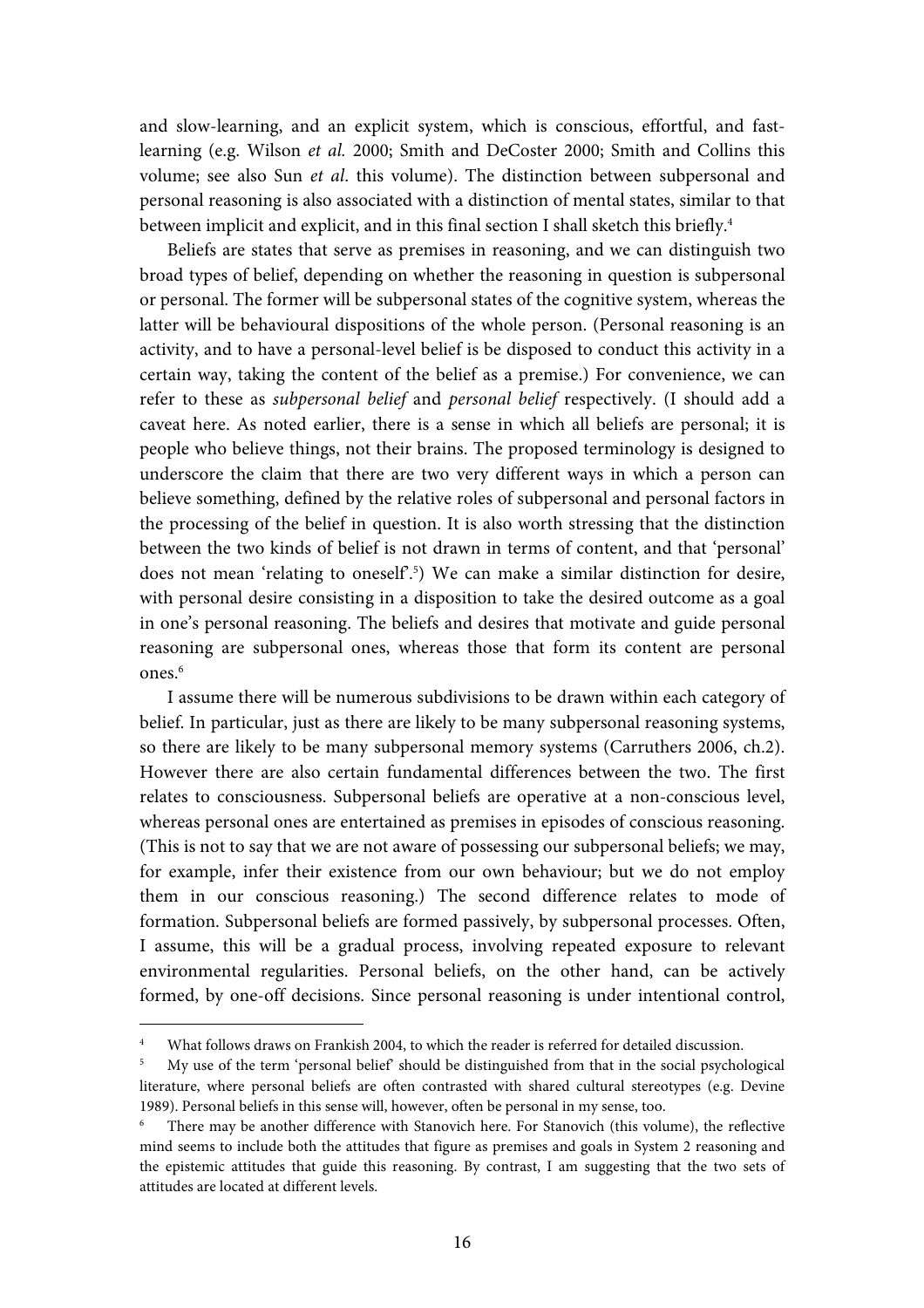we shall be able to make decisions about which propositions to take as premises in it. If we think a proposition is well-warranted — say, because we have been told on good authority that it is true or because we have inferred it from something else we believe — then we can decide to adopt it as a premise for use in subsequent personal reasoning on relevant topics. (As with other personal-level decisions, such decisions will become effective in virtue of subpersonal metacognitive attitudes — specifically, a belief that one has decided to adopt the proposition in question as a premise and a general desire to act on one's personal-level decisions.) A third contrast relates to degree. It is plausible to think of subpersonal beliefs as graded states, corresponding to subjective probability assignments. Much human reasoning can be analysed as probabilistic in character, even though we rarely make explicit assessments of probability (e.g. Evans and Over 2004; Oaksford and Chater 2007). Personal beliefs, on the other hand, are ungraded, all-or-nothing attitudes. To have the personal belief that  $p$  is to be disposed to take  $p$  as a premise in one's personal reasoning, and one either has this disposition or not; there is no halfway house. (Of course, the content of a personal belief may be a probability claim — for example, that there is a 75% chance of rain today — but the attitude towards this content remains ungraded.)<sup>7</sup>

The distinction between subpersonal and personal belief corresponds closely to one drawn by some philosophers between belief and acceptance — the former being a passive, graded state, and the latter a voluntary, all-or-nothing one (e.g. Bratman 1992; Cohen 1992; Engel 2000). Accepting a proposition involves deciding to treat it as true for certain reasoning purposes, and writers on the subject stress that the attitude can be adopted for pragmatic reasons as well as epistemic ones, and that it can be restricted as to context. For example, a lawyer might accept that their client is innocent for the purposes of deciding how to conduct their defence, even though they strongly believe that they are guilty. Personal belief is very similar to acceptance, and I assume that it, too, can be pragmatically motivated and restricted in context. (We might hesitate to call pragmatically motivated attitudes beliefs tout court, but we could think of them as professional, or pragmatic beliefs.) This serves to emphasize the essentially hypothetical character of personal belief and personal reasoning. In forming a personal belief and using it in personal reasoning, one is adopting and exploring a working hypothesis, and one can be motivated to do this for a variety of reasons.

I shall conclude this section with some remarks about the relation between the two levels of belief, where it is plausible to see a constitutive dependency relation. A personal belief is a behavioural disposition — a disposition to conduct one's personal reasoning in a certain way, taking the believed proposition as a premise. And this disposition (assuming it is not simply a reflex) will exist in virtue of subpersonal

<sup>7</sup> Note that to say that our personal beliefs are ungraded is not to say that we treat them as certain. One can be disposed to take a proposition as a premise in one's personal reasoning without being disposed to rely on it in all contexts, no matter what is at stake (see Frankish 2004, ch.4). Note, too, that we can have varying degrees of attachment to our personal beliefs, reflecting how reluctant we would be to revise or abandon them.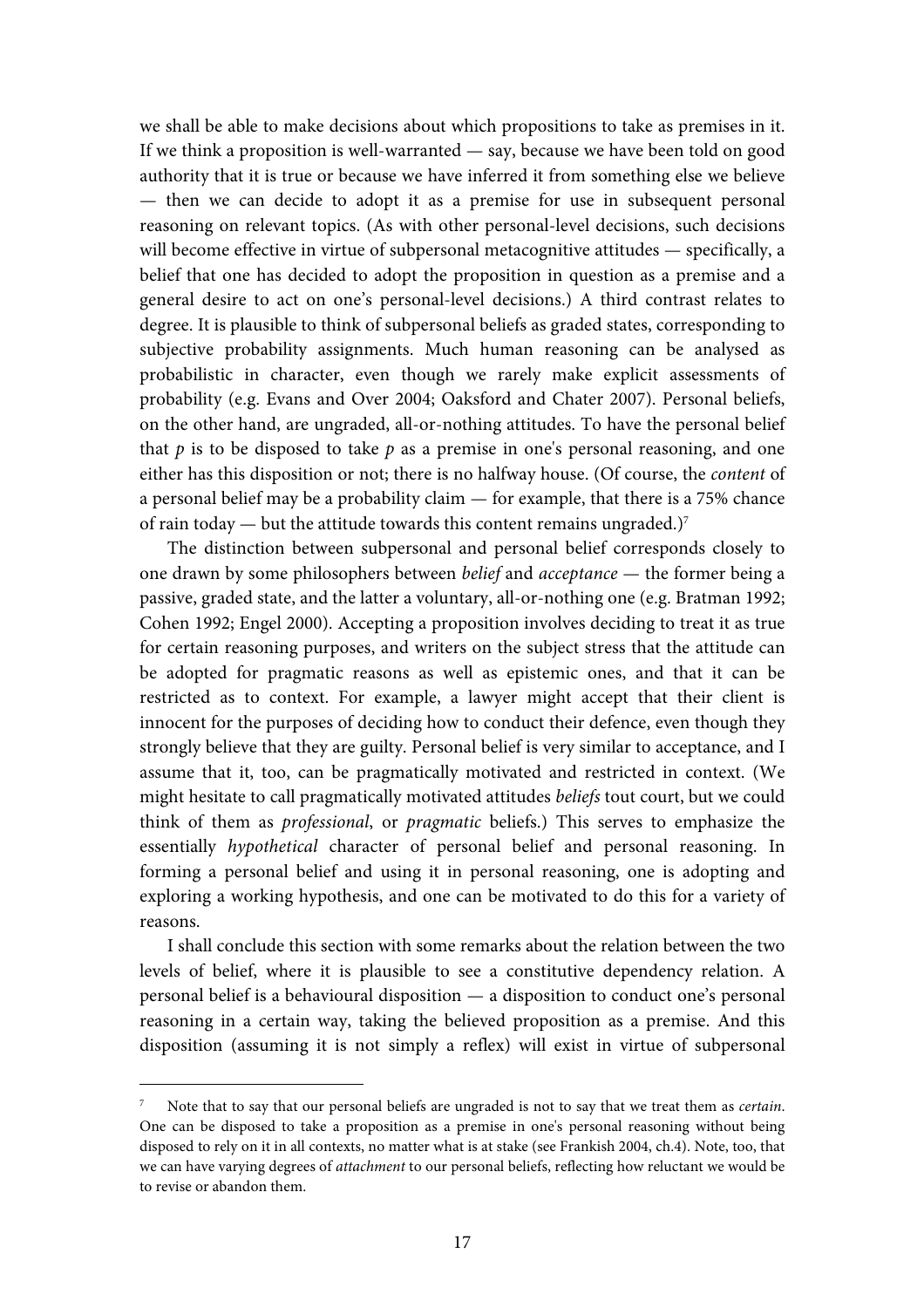beliefs and desires that make the behaviour in question attractive. These might be the belief that one has decided to take  $p$  as a premise (formed as result of having made such a decision) and the desire to act on one's personal decisions, or the belief that  $p$  is well-warranted and the desire to take well-warranted propositions as premises. Such metacognitive subpersonal attitudes would constitute, or realize, the first-order personal belief that p.

It may be objected that if personal beliefs are constituted by subpersonal ones, then they are not a distinct type of belief. The objection is similar to one discussed earlier in relation to the personal reasoning system itself, and a similar response is in order. The claim is not that personal beliefs are metacognitive subpersonal beliefs, but that they are functional states that are *realized in* metacognitive subpersonal beliefs; a person exhibits the premising dispositions in which personal beliefs consist in virtue of having the appropriate subpersonal attitudes. And, as just noted, there will be significant functional differences between the realized and realizing states differences relating to consciousness, mode of formation, and degree. It is true that if personal beliefs constitutively involve subpersonal ones, then it must be the case that some subpersonal beliefs can be formed quickly, as personal ones can. However, the subpersonal beliefs in question will be ones about one-off events, to the effect that we have decided to adopt this or that proposition as a premise, and it is plausible to think that subpersonal beliefs of this kind can be formed quickly (e.g., Smith and DeCoster 2000).

### **5. Conclusion**

I have argued that the distinction between System 1 and System 2 corresponds to that between subpersonal and personal reasoning. But even if the distinctions do not align in this way, a weaker claim still stands. The distinction between personal and subpersonal reasoning marks one broad binary division in human reasoning, and one that needs to be acknowledged in psychological theory. Indeed, it may be the only such division. Most dual-systems theorists accept that System 1 is actually a suite of systems, and several contributors to the present volume suggest that System 2 may also fragment in various ways (Evans this volume; Samuels this volume; Stanovich this volume). Indeed, there could be hybrid systems at a subpersonal level, with some System 1 properties and some System 2 properties. Personal reasoning, on the other hand, constitutes a distinct level of mental activity, which can be clearly distinguished from the lower, subpersonal one.

Of course, those interested in the nuts and bolts of cognition may regard personal reasoning as a superficial phenomenon. In a sense it is, but it is a real one, and one that must be recognized in psychological theorizing, if only to avoid the error of premature reduction. And in the end, it may be the main source of the remarkably widespread intuition that there is a fundamental duality in human reasoning.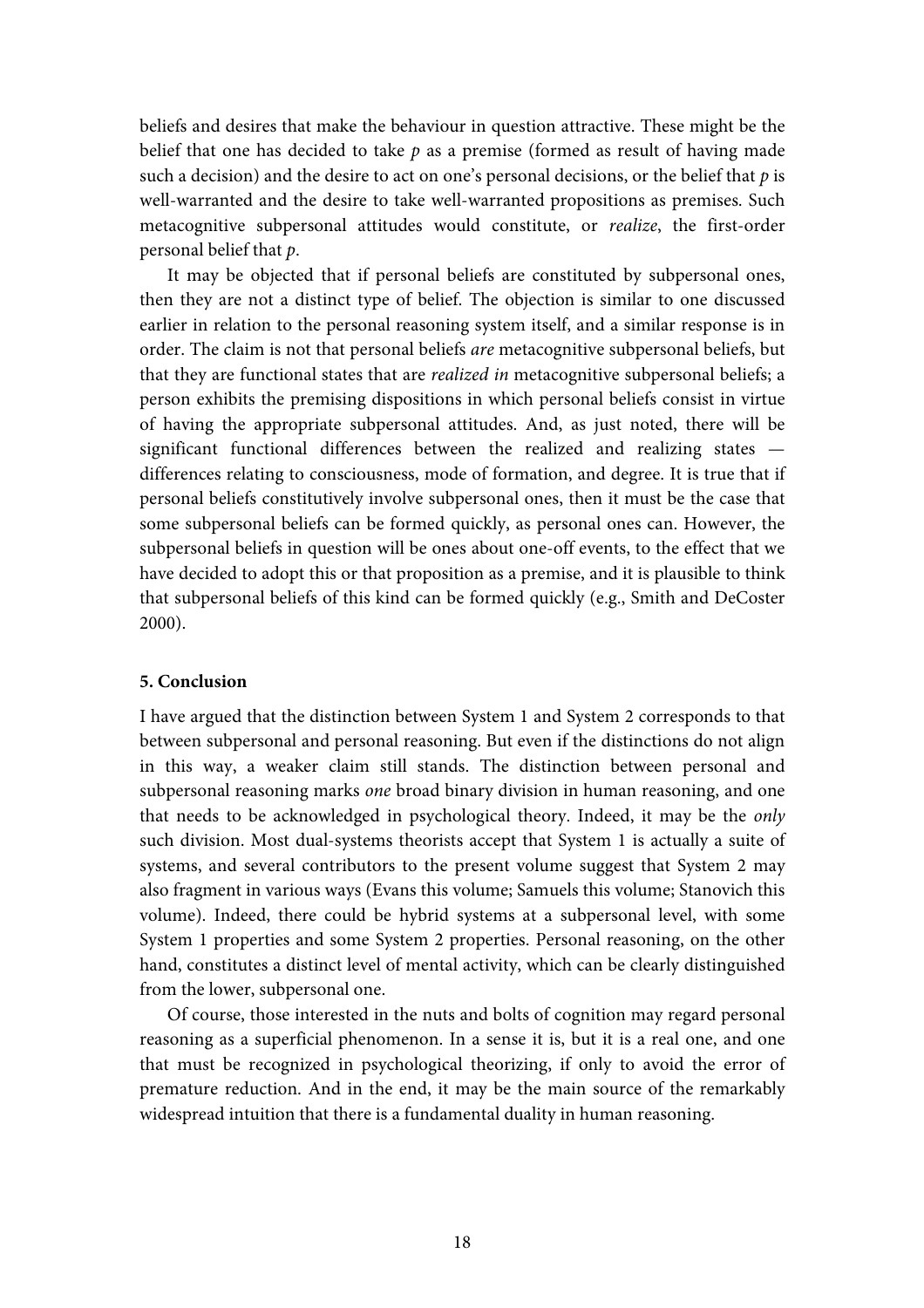#### **Acknowledgements**

I should like to thank Jonathan Evans for many fruitful discussions of dual-process theory and for his detailed comments on earlier drafts of this chapter. Thanks are also due to Peter Carruthers, Maria Kasmirli, Richard Samuels, and Keith Stanovich for their comments and advice. The writing of this chapter was supported by a research leave award from the UK's Arts and Humanities Research Council.

## **References**

- Baars BJ (1988). A cognitive theory of consciousness. Cambridge University Press, Cambridge.
- Baars BJ (1997). In the theater of consciousness: The workspace of the mind. Oxford University Press, Oxford.
- Baker LR (1987). Saving belief: A critique of physicalism. Princeton University Press, Princeton.
- Bermúdez JL and Elton M (eds.) (2000). Philosophical explorations, volume 3 (1): Special issue: The personal/sub-personal distinction. Van Gorcum, Assen.
- Botterill G and Carruthers P (1999). The philosophy of psychology. Cambridge University Press, Cambridge.
- Bratman ME (1992). Practical reasoning and acceptance in a context. Mind, 101, 1-15.
- Carruthers P (2006). The architecture of the mind. Oxford University Press, Oxford.
- Clark A (1993). Associative engines: Connectionism, concepts, and representational change. MIT Press, Cambridge, Mass.
- Cohen LJ (1992). An essay on belief and acceptance. Oxford University Press, Oxford.
- Dennett DC (1969). Content and consciousness. Routledge and Kegan Paul, London.
- Dennett DC (1981). Three kinds of intentional psychology. In R Healey, ed. Reduction, time and reality, pp. 37-61. Cambridge University Press, Cambridge.
- Dennett DC (1991). Consciousness explained. Little Brown and Co., Boston.
- Devine PG (1989). Stereotypes and prejudice: Their automatic and controlled components. Journal of Personality and Social Psychology, 56, 5-18.
- Engel P (ed.) (2000). Believing and accepting. Kluwer, Dordrecht.
- Evans JStBT (2003). In two minds: Dual-process accounts of reasoning. TRENDS in Cognitive Sciences, 7, 454-459.
- Evans JStBT (2006a). Dual system theories of cognition: Some issues. Proceedings of the 28th Annual Meeting of the Cognitive Science Society, Vancouver, 202-207.
- Evans JStBT (2006b). The heuristic-analytic theory of reasoning: Extension and evaluation. Psychonomic Bulletin and Review, 13, 378-395.
- Evans JStBT (2007). Hypothetical thinking: Dual processes in reasoning and judgement. Psychology Press, Hove.
- Evans JStBT (2008). Dual-processing accounts of reasoning, judgment, and social cognition. Annual Review of Psychology, 59, 255-278.